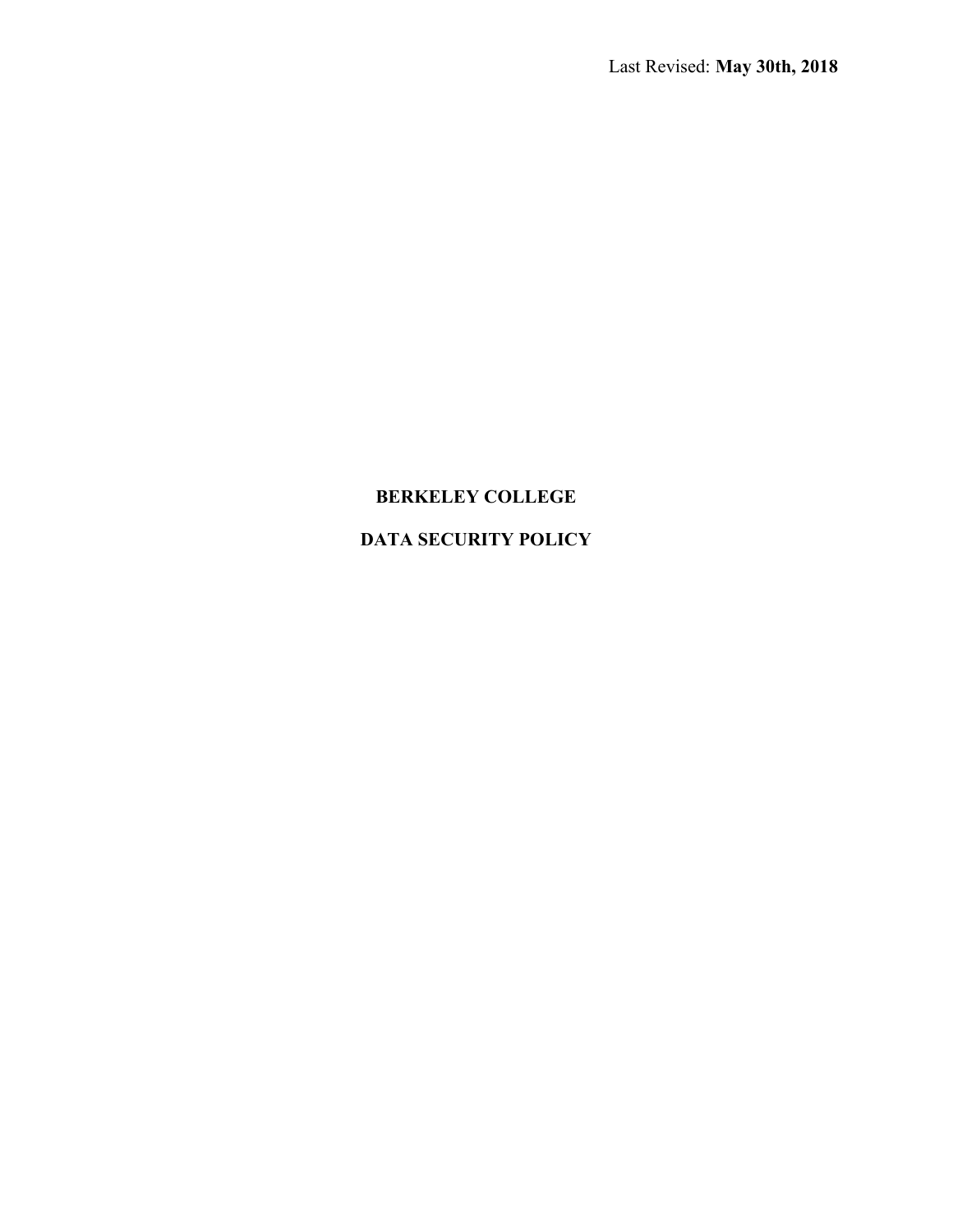# BERKELEY COLLEGE DATA SECURITY POLICY

# TABLE OF CONTENTS

Chapter Title

|                | Introduction                                            |    |
|----------------|---------------------------------------------------------|----|
| 2              | General Roles and Responsibilities                      | 3  |
| 3              | Data Classification and Control                         | 6  |
| $\overline{4}$ | Data Access Control                                     | 8  |
| 5              | Password Control                                        | 10 |
| 6              | Storage of Sensitive College Data                       | 11 |
| 7              | Distribution and Transmission of Sensitive College Data | 12 |
| 8              | Network and Cloud Security                              | 13 |
| 9              | Mobile Device and Portable Digital Media Security       | 14 |
| 10             | Remote Access                                           | 15 |
| 11             | <b>Physical Security</b>                                | 16 |
| 12             | Third Party Access                                      | 18 |
| 13             | Disposal of College Data                                | 19 |
| 14             | Data Security Incidents                                 | 20 |
| 15             | Loss or Theft of College Computer Equipment             | 21 |
| 16             | College Data Awareness                                  | 22 |
| 17             | Periodic Policy Review                                  | 23 |
| A              | Appendix: Data Classifications                          | 24 |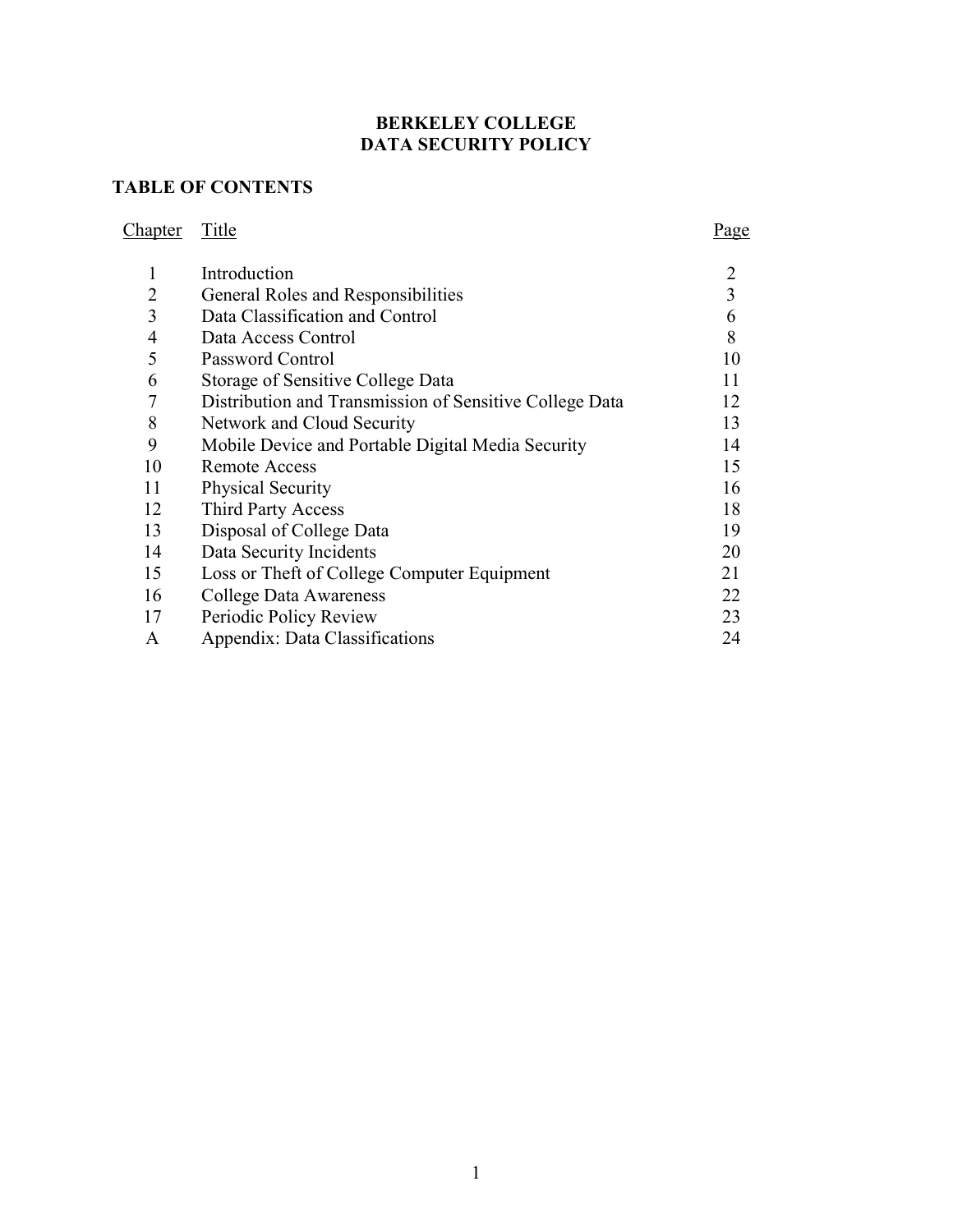#### CHAPTER 1 – INTRODUCTION

Accurate, timely, relevant, and properly protected information is a critical asset of Berkeley College. The College is committed to ensuring that sensitive College information is protected from unauthorized access or disclosure. The College recognizes that failure to implement adequate security controls over sensitive College information could potentially lead to:

- 1. Irretrievable loss of important data;
- 2. Loss of data integrity or reliability;
- 3. Serious financial consequences;
- 4. Damage to the reputation of the College; and/or
- 5. Legal penalties.

Measures must be in place to minimize the risk to the College from unauthorized disclosure of sensitive College information, whether accidental or deliberate. To comply with data protection laws, sensitive College information must be collected and used appropriately, stored safely, and not disclosed to any other person unlawfully.

The object of this Data Security Policy is to define the security controls necessary to safeguard the confidentiality, integrity, and availability of sensitive College information. This policy provides a framework in which security threats to College information systems, both digital and physical, can be identified and managed on a risk basis and establishes terms of reference which ensure uniform implementation of data security controls throughout the College.

#### Scope:

This Data Security Policy applies to all associates (including Federal Work Study students), vendors, agents, consultants, contractors, or any other authorized party who has access to College Data. Failure to comply may result in loss of data access privileges and possible disciplinary action, up to and including termination, as well as potential legal consequences. Further, in the case of lost, damaged, or stolen College-owned equipment caused by an associate's willful negligence or intentional misuse, the College may seek reimbursement from the associate to cover the cost of repair or replacement.

#### Authority:

This Policy authorizes Berkeley College's Information Systems Department to develop and implement a comprehensive program of data security policies, directives, procedures, and controls to ensure protection of sensitive College information and compliance with applicable policies, laws, and regulations. In order to accomplish these goals the Information Systems department may utilize additional resources and personnel as required from other College departments or authorized third parties.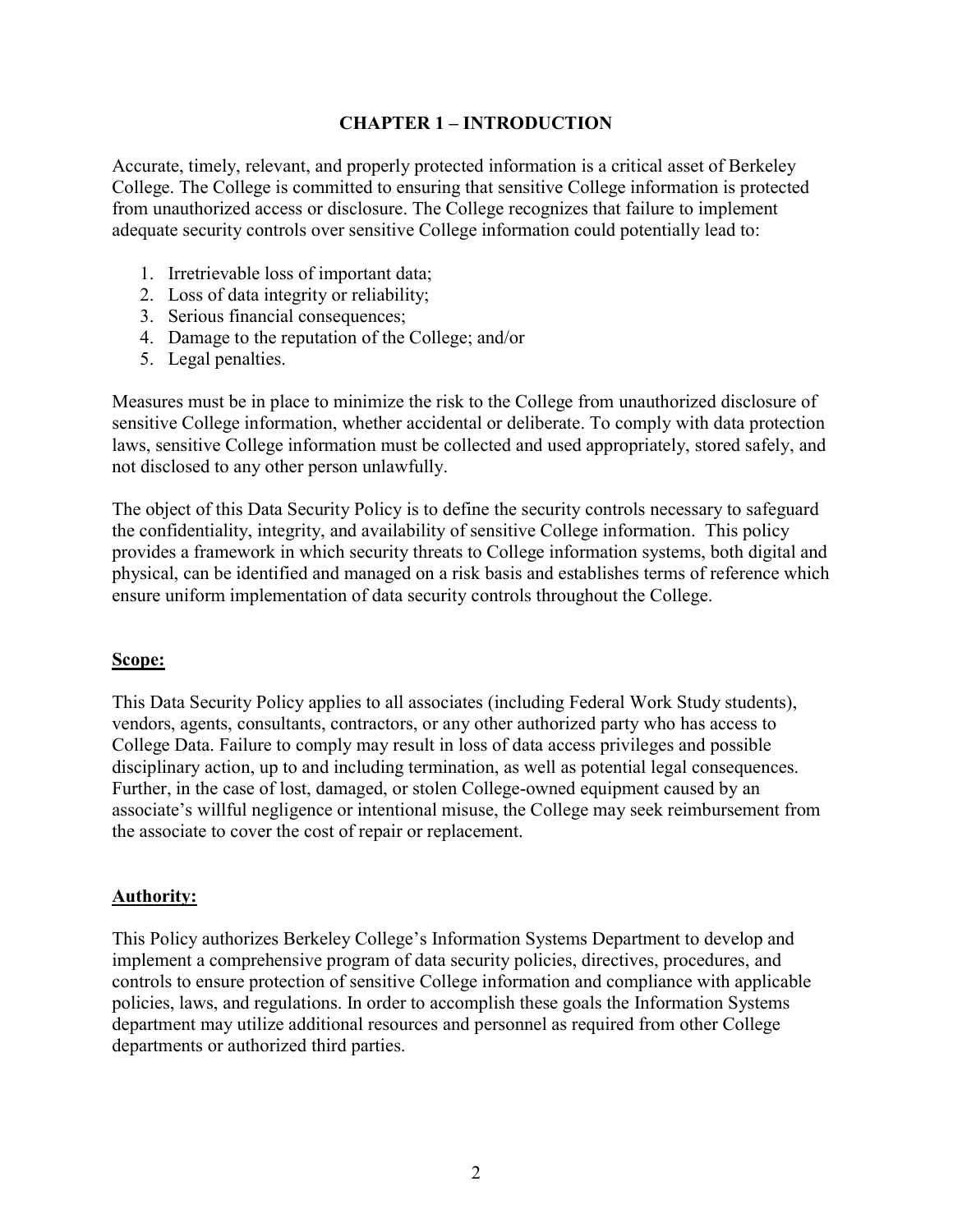## CHAPTER 2 – GENERAL ROLES AND RESPONSIBILITIES

- A. Functional Vice Presidents are responsible for establishing and implementing internal controls to ensure that all members of their department(s) comply with this policy. Functional Vice Presidents are also responsible for designating a Data Steward for all data systems under their control.
- B. Data Stewards are designated by their department's Functional Vice President and are responsible for the following:
	- 1. Security Policies and Procedures. Data Stewards are responsible for establishing the procedures related to the creation, retention, distribution, training, and disposal of information under their control and supervision. These must be consistent with this policy, , other College policies, contractual agreements, and Federal and state laws and regulations. Data Stewards may impose additional requirements that enhance security with more specific data security policies and procedures for their information where appropriate.
	- 2. Authorizations. Data Stewards determine who is authorized and approved to view, edit, or otherwise modify College Data. They shall make sure that Users have a legitimate need to know the information and understand the sensitivity and security requirements of that information.
	- 3. Annual Security Procedure Reviews. Data Stewards must meet with their two (2) designated Access Administrators at least annually to review security procedures, user roles, and perform a user entitlement review.
	- 4. Vacant Data Steward Positions. If a Data Steward position becomes vacant for any reason, the responsible Functional Vice President will serve as the Data Steward until the position is filled.
- C. Access Administrators are designated by the Data Steward. Access Administrators are responsible for controlling access to College data systems by granting or denying access rights to Users at the direction of the Data Steward and the Human Resources Department. If one of the Access Administrator position becomes vacant and no alternate is available, the Data Steward will act as the secondary Access Administrator until a new Access Administrator can be assigned
- D. Users means any person who has access to College Data. Users are responsible for protecting College Data to which they have access. Their responsibilities cover both digital and physical information. This also includes all technology devices in their possession, whether College owned or personally owned, that contain College Data.
- E. Managers includes any College associate that has supervisory responsibilities. Managers have the same responsibilities as Users and may in some cases may be assigned as Data Stewards or Access Administrators. In addition, they have responsibility for ensuring compliance with this policy for all Users they manage or supervise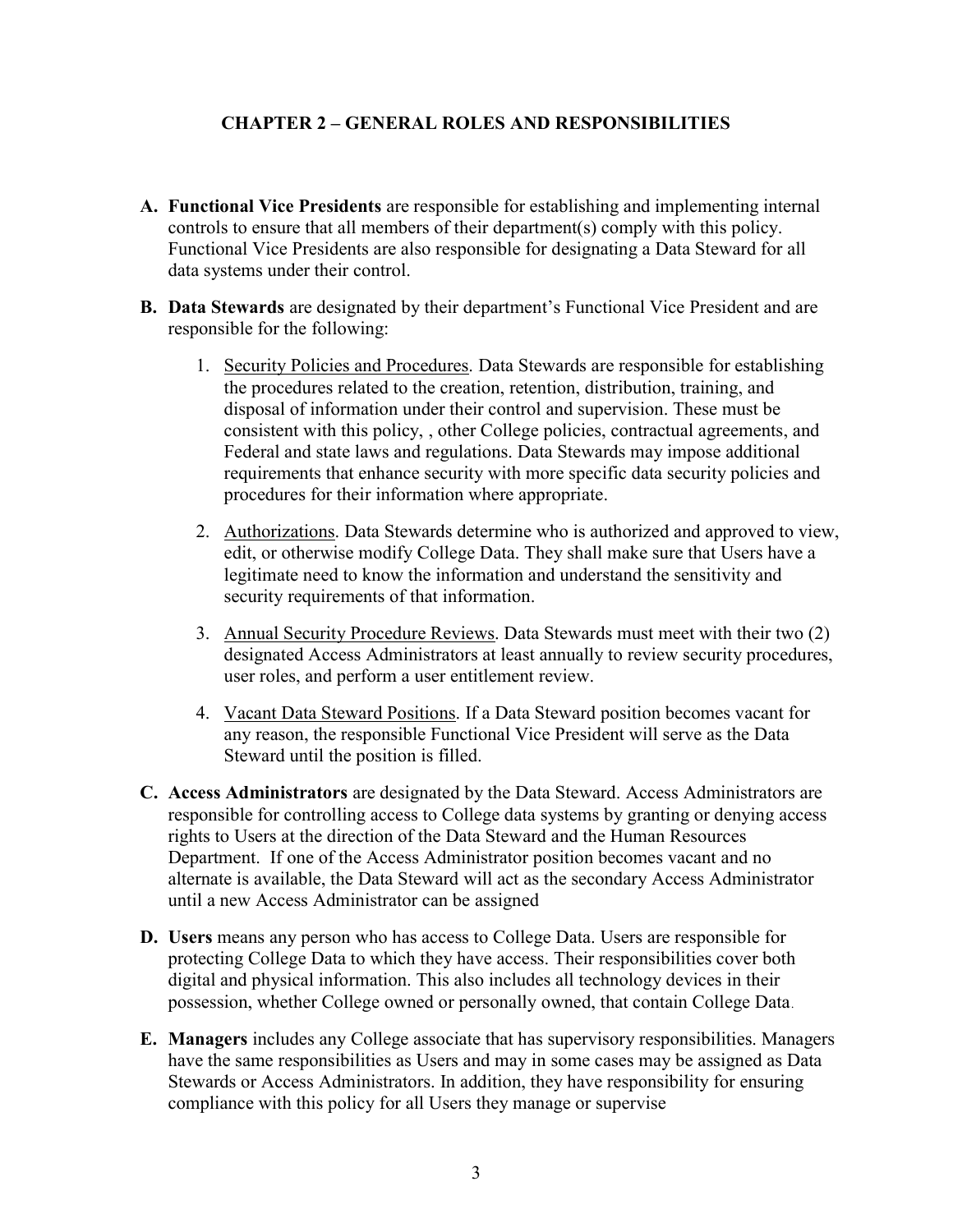- F. Information Systems (IS) Department is responsible for maintaining a secure computing environment for all systems and applications under its direct control that provides at a minimum to the extent technically feasible:
	- 1. Secure user authentication protocols including:
		- a. User account names and other identifiers.
		- b. Secure methods of assigning passwords, or use of unique identifier technologies, multi-factor authentication, biometrics, or token devices.
		- c. Control of passwords to ensure that such passwords are in a location and/or format that does not compromise the security of the data they protect.
		- d. Restricting access to active Users and active User accounts only.
		- e. Blocking access to User accounts after multiple unsuccessful attempts to gain access to a particular system.
	- 2. Secure access control measures that:
		- a. Restrict access to records and files containing Sensitive College Data to those who need such information to perform their job duties.
		- b. Assign unique credentials to each person with privileged computer access to maintain the integrity of the security of the access controls.
	- 3. Encryption of all transmitted records and files containing Sensitive College Data that will travel across public networks.
	- 4. Encryption of all Sensitive College Data transmitted wirelessly.
	- 5. Reasonable monitoring of systems for unauthorized use or access to Sensitive College Data.
	- 6. Encryption of all Sensitive College Data stored on laptops or other portable devices.
	- 7. For Internet connected systems that contain Sensitive College Data, up-to-date firewall protection and timely security patches, designed to maintain the security, integrity, and availability of Sensitive College Data.
	- 8. Up-to-date versions of system software that must include malware protection and up-to-date patches and malware definitions, and is set to receive the most current security updates on a regular basis.
	- 9. Education and training of employees on the proper use of the secure computing environment and the importance of data security.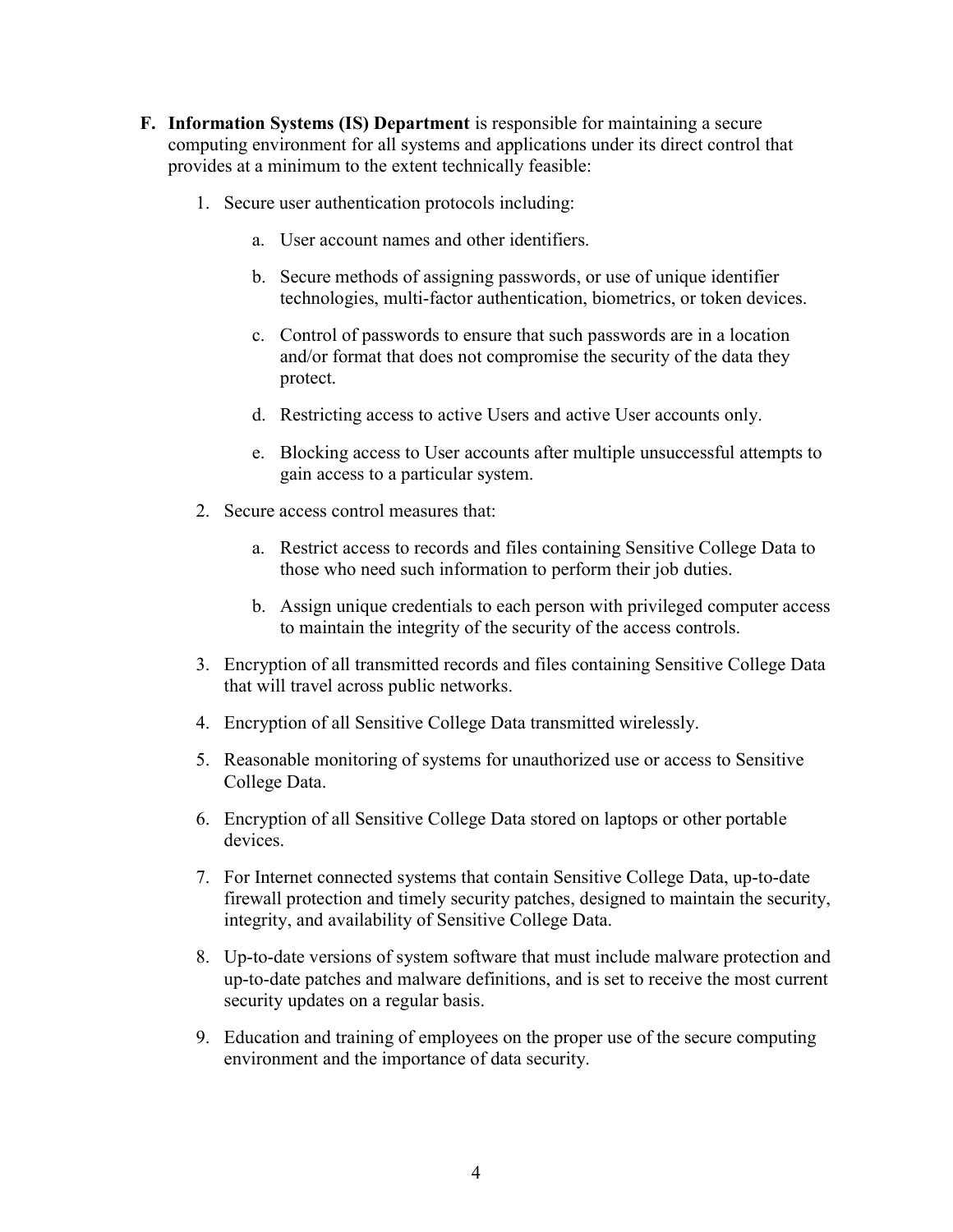- 10. Appropriately secure methods of remote and third party access to the College Network to authorized parties. (College Network means the system of computers, laptops, servers, storage devices, printers, and other related equipment owned by the College and used to process, transmit, receive, store, and otherwise manage College Data.)
- 11. Methods for maintaining the security of physical data housed offsite, including during transmission, storage, or destruction.
- 12. Methods for maintaining security of external cloud-based systems or platforms, including during transmission, storage, or destruction.
- 13. Methods for selecting and working with cloud-based platforms in terms of security, storage, and maintenance of all data types.

#### G. Human Resources Department is responsible for:

- 1. Maintaining a master list of all associate job titles, descriptions, and User access rights.
- 2. Maintaining a list of all current Data Stewards and Access Administrators.
- 3. Working with Data Stewards to develop access right roles based on job titles or descriptions.
- 4. Working with Access Administrators to manage data access rights.
- 5. Distributing this policy to all Associates and confirming their acceptance.
- 6. Developing data security training modules in cooperation with the Information Systems Department.
- 7. Delivering data security training and verifying completion by all associates.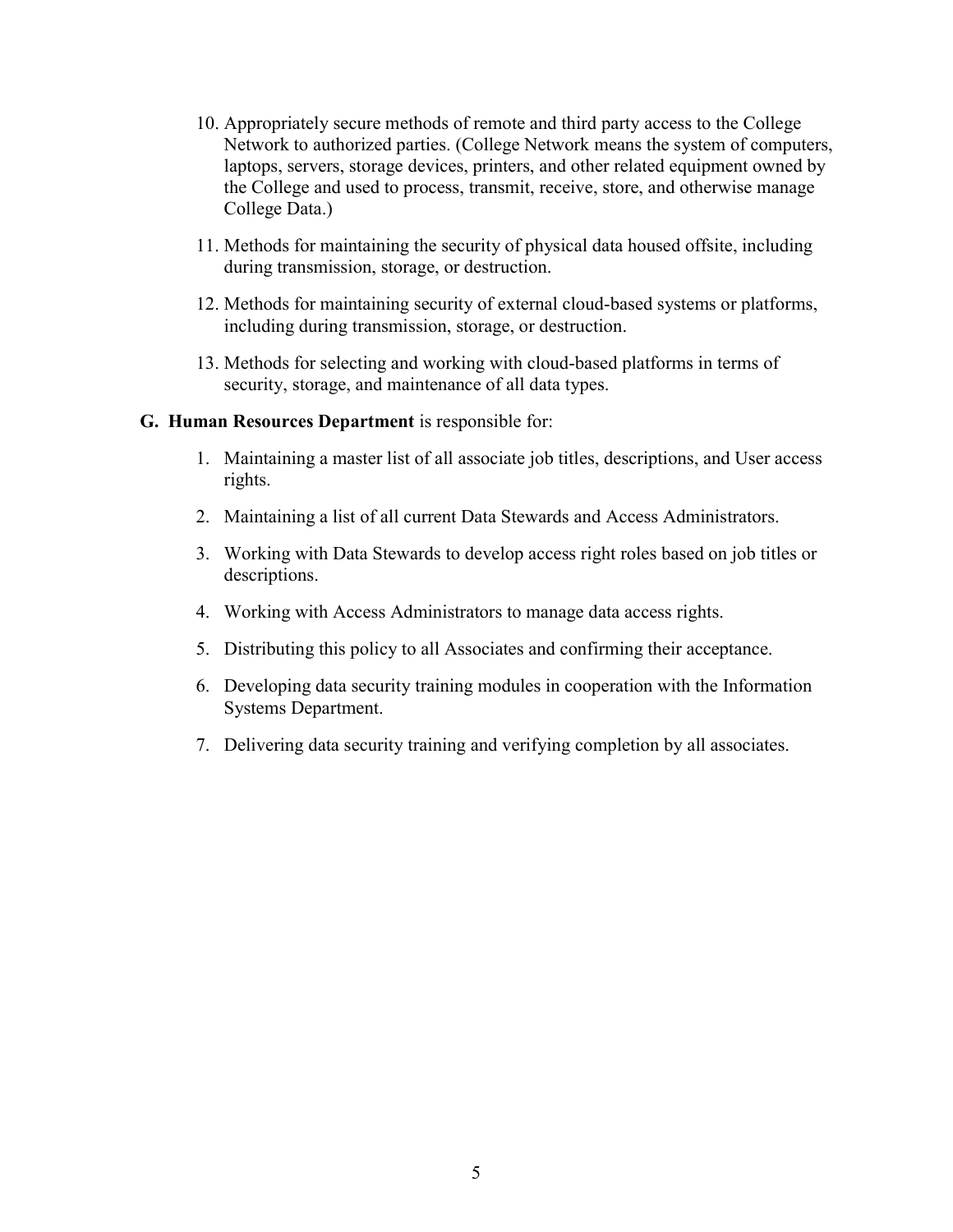## CHAPTER 3 – DATA CLASSIFICATION AND CONTROL

## A. Data Classification

- 1. College Data (or "College Information") means any data that is collected, maintained, or utilized by the College for the purpose of carrying out institutional business. College Data is divided into three classifications:
	- a. Legally Protected Data;
	- b. Non-Public Data; and
	- c. Public Data.
- 2. Legally Protected Data means certain types of information that must be kept confidential and protected from unauthorized access or disclosure in accordance with federal and state laws and regulations, including, but not limited to, social security numbers; bank account numbers; driver's license numbers; student loan information; grades; transcripts; and health information. (See Appendix A.)
- 3. Non-Public Data means information that must also be kept confidential and protected from unauthorized access or disclosure, but may not be legally protected. Non-Public Data includes, but is not limited to, competitively-sensitive information (such as College proprietary, planning, strategy, operations, and financial information); information subject to a non-disclosure agreement; and personal directory information of associates. (See Appendix A.)
- 4. Note: Legally Protected Data and Non-Public Data may be collectively referred to as "Sensitive College Data."
- 5. Public Data includes any information that is easily accessible from public records, may be released without written consent, and/or is generally not considered harmful or an invasion of privacy if disclosed. Public Data includes, but is not limited to, student Directory Information as defined in the College's Student Records (FERPA) Policy and information accessible through the College's public website berkeleycollege.edu. (See Appendix A).

## B. Data Control

- 1. All College Data shall have designated Data Stewards assigned by the Functional Vice President.
- 2. Data Stewards shall be responsible for protecting all Sensitive College Data within their control.
- 3. Data Stewards shall be responsible for assigning each category of their designated data as one of the following classifications above.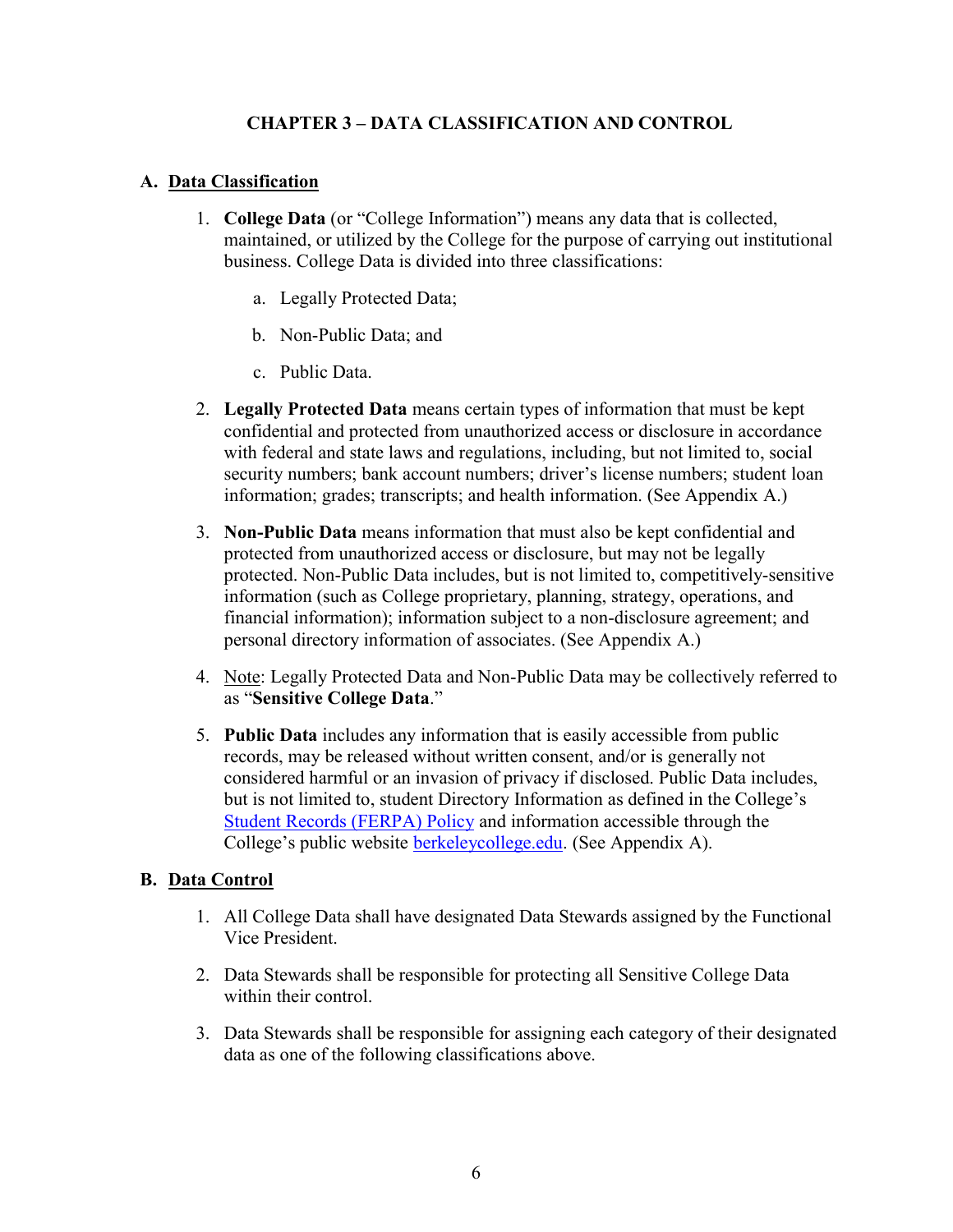4. This policy provides the minimum requirements to protect Sensitive College Data. If the minimum requirements are not commensurate with risks posed to the data that a Data Stewards is responsible for, they shall develop and implement enhanced policies and security measures as necessary to safeguard the data for which they are responsible.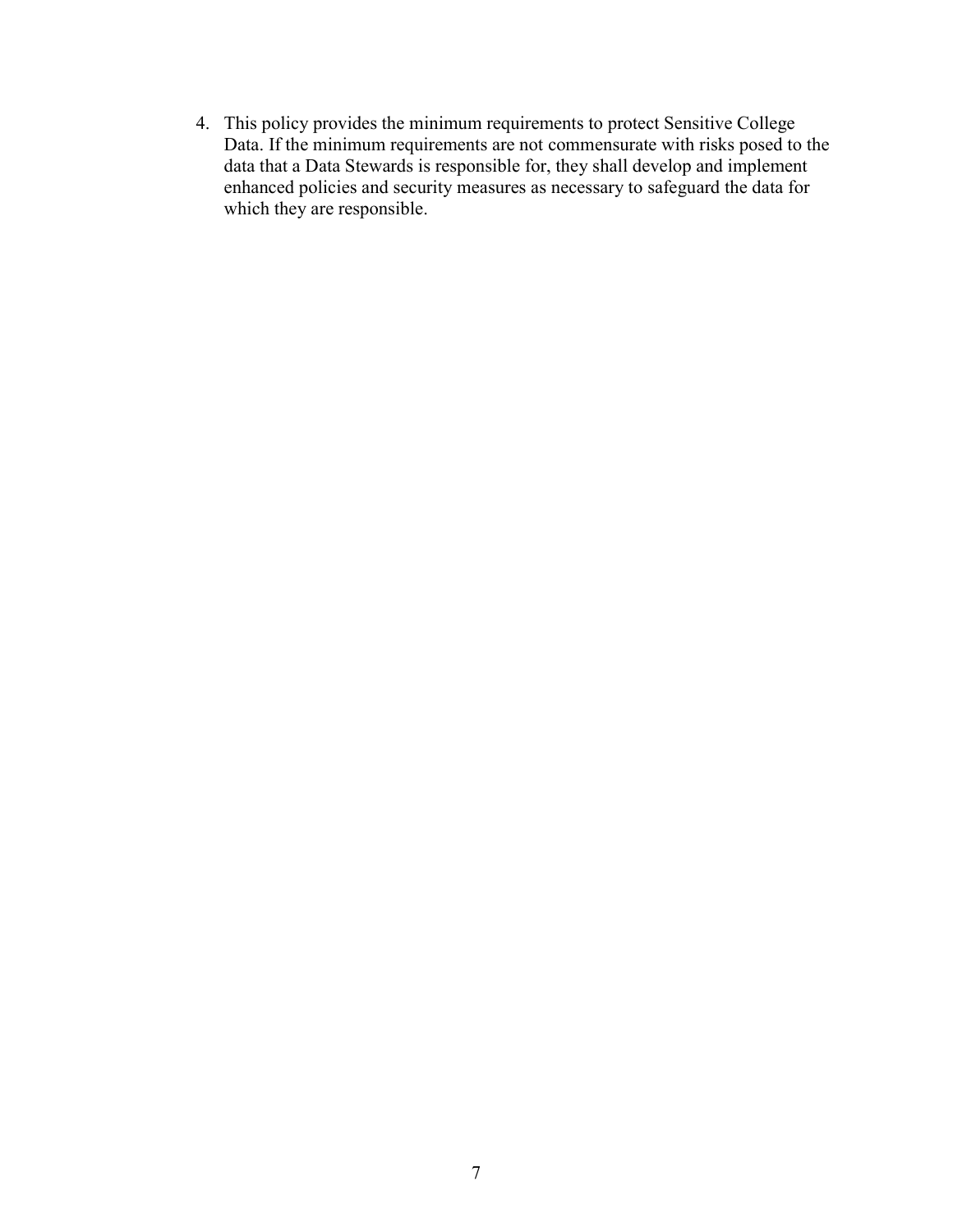### CHAPTER 4 – DATA ACCESS CONTROL

- A. Berkeley College adheres to the "principle of least access." Users should be permitted access only to information they need to perform their job functions, and only for as long as reasonably necessary to accomplish that purpose. No User shall have access to Sensitive College Data unless there is a legitimate business purpose for such access.
- B. Data Stewards are responsible for determining the appropriate level of User access rights to College Data.
- C. No one shall be authorized to grant access rights to any College application or database without the formal approval of the appropriate Data Steward. Access right granting privileges for an individual may be revoked at any time at the discretion of the Data Steward.
- D. Data Stewards must conduct an annual review of all Users within their department or functional area with permission to grant access rights to their data and verify that no one without proper authorization has been granted or retains those rights. Data Stewards must take immediate action through HR or IS to correct any inaccuracies or errors found
- E. Each Data Steward is responsible for designating Access Administrators who are responsible for administering access to the data system(s) for which the Data Steward is responsible. Each data system must have at least two Access Administrators (one primary and one or more secondary).
- F. An Access Administrator shall not grant a User new access rights, modify a User's existing access rights, or reduce a User's access rights unless explicitly approved by the appropriate Data Steward(s) and/or the Human Resources Department in accordance with this chapter.
- G. Managers in line of authority are responsible for ensuring that associates they supervise have proper access rights in order to perform their job responsibilities. In the event that an associate requires new access rights, modification of existing access rights, or a reduction in access rights, the Manager must promptly submit a request for change to the appropriate Data Steward(s) using the Login Access Change form. Once approved by the Data Steward(s), the request for change shall be forwarded to the appropriate Access Administrator(s) to implement the change.
- H. The Human Resources Department may assign basic access rights to new associates in lieu of Data Steward(s) where such access rights are included in approved job descriptions. When time is of the essence, the Human Resources Department may authorize Access Administrators to reduce or eliminate an associate's access rights. Human Resources is responsible for notifying the appropriate Data Steward upon submitting this type of request promptly.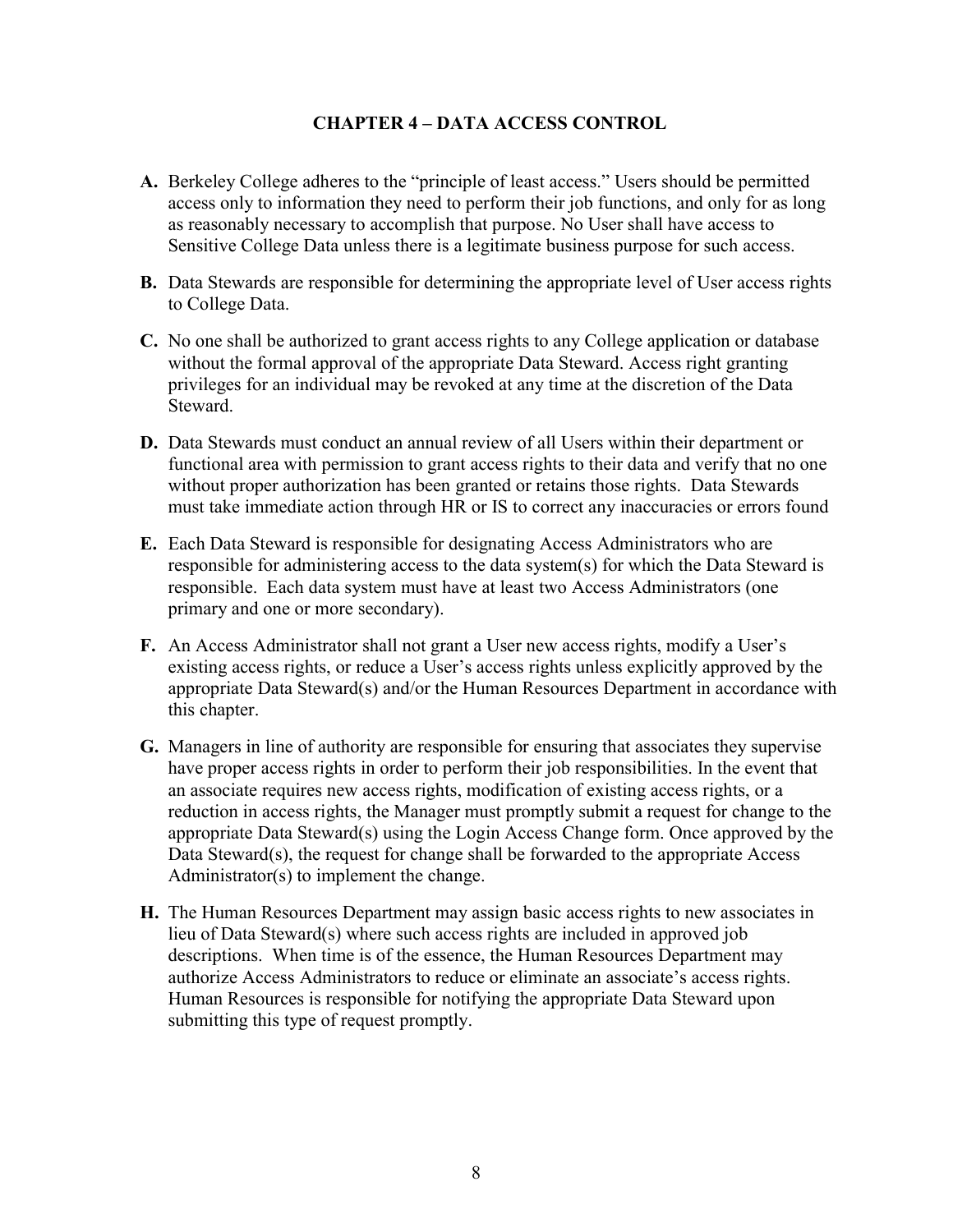- I. The Human Resources Department shall maintain an up-to-date master list of Data Stewards and Access Administrators. Functional Vice Presidents, Managers, Data and/or an Access Administrators must promptly report the separation of an existing Data Steward and/or Access Administrator to the Human Resources Department.
- J. The Human Resources Department shall maintain an up-to-date master list of access rights granted to each associate.
- K. The Data Stewards must review the list of assigned Access Administrators and access rights lists annually, and provide updated information or actions as necessary.
- L. The Information Systems Department is responsible for assigning and maintaining access to the College Network infrastructure and telecommunications systems.
- M. The Data Stewards must ensure the enablement of appropriate activity tracking or auditing capabilities on each data system as determined by the Data Steward(s) in consultation with the Information Systems Department.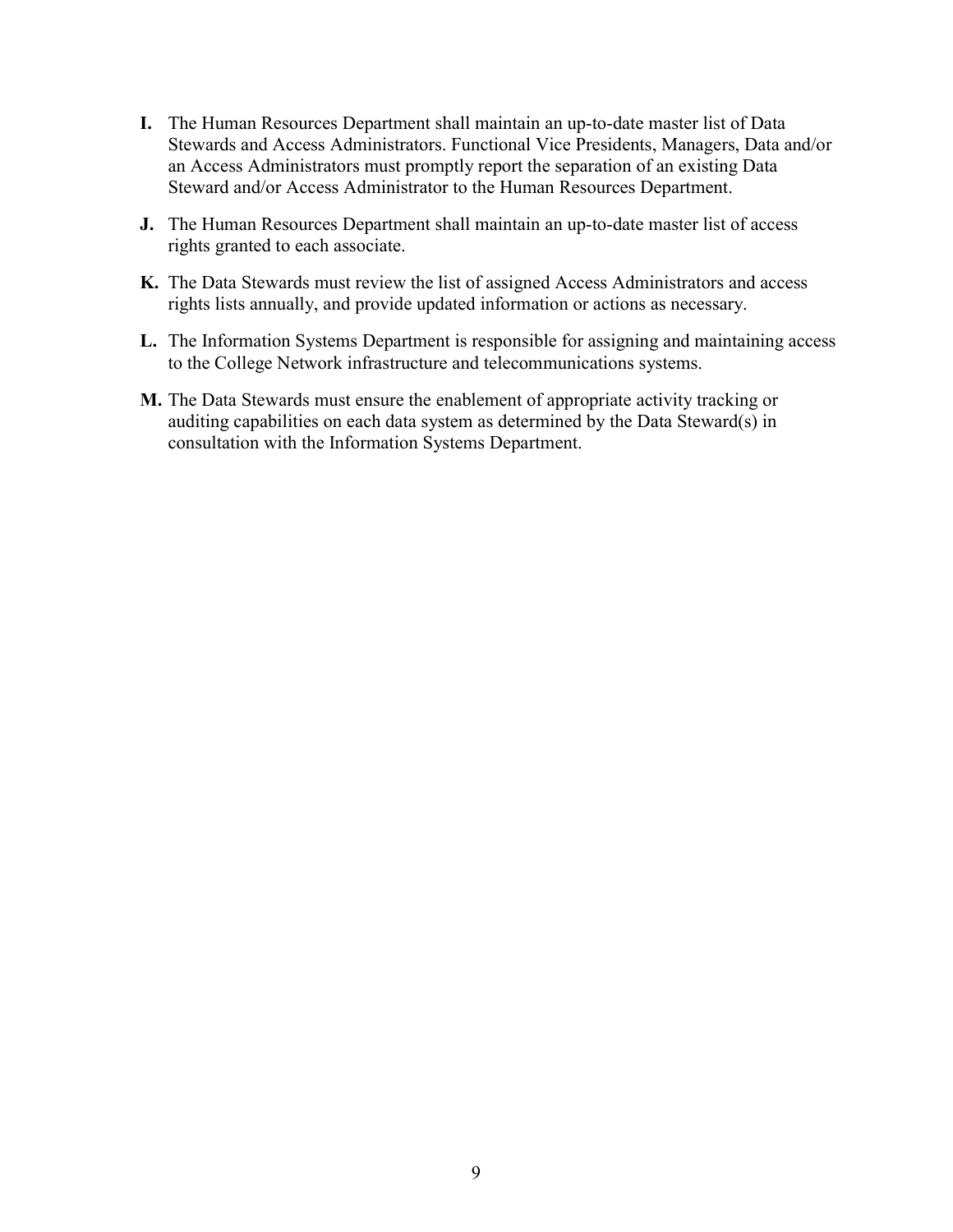#### CHAPTER 5 – PASSWORD CONTROL

- A. Strong passwords are required for any systems which provide access to Sensitive College Data.
- B. Multi-factor authentication is to be enabled where systems support such authentication mechanisms.
- C. Users must not share passwords with anyone, including Managers and members of the Information Systems Department.
- D. Users must report any request for their passwords to their Manager or the Information Systems Department as appropriate.
- E. If a User knows or has reason to believe any Berkeley College password (whether the User's password or another associate's password) has been disclosed or otherwise compromised, the password must be immediately changed or inactivated. The User must immediately report this to the Information Systems HelpDesk as a Data Security Incident.
- F. If passwords are documented on paper, such paper must be stored in a secure locked location. Passwords that are stored electronically must be stored securely or encrypted.
- G. Passwords must:
	- 1. be changed every 90 days
	- 2. have at least 8 characters
	- 3. include both uppercase and lowercase letters
	- 4. have at least 1 special character (not letter or digits)
	- 5. have at least 1 letter
	- 6. have at least 1 digit
	- 7. not be the profile ID or name rearranged
	- 8. contain elements from three of the four following types of characters: uppercase letters, lowercase letters, digits, punctuation marks or other symbols
	- 9. not contain your username or any part of your full name
	- 10. have at most 2 pairs of repeating characters
	- 11. contain only characters available on a standard English (US) keyboard
	- 12. not be an old password
- H. Any system that provides access to Sensitive College Data must be configured to lock out a user after multiple unsuccessful password attempts, if this feature is available on such system.
- I. Web browsers must not be set to remember or otherwise store passwords. This does not apply to single-sign on or multi-factor authentication tokens.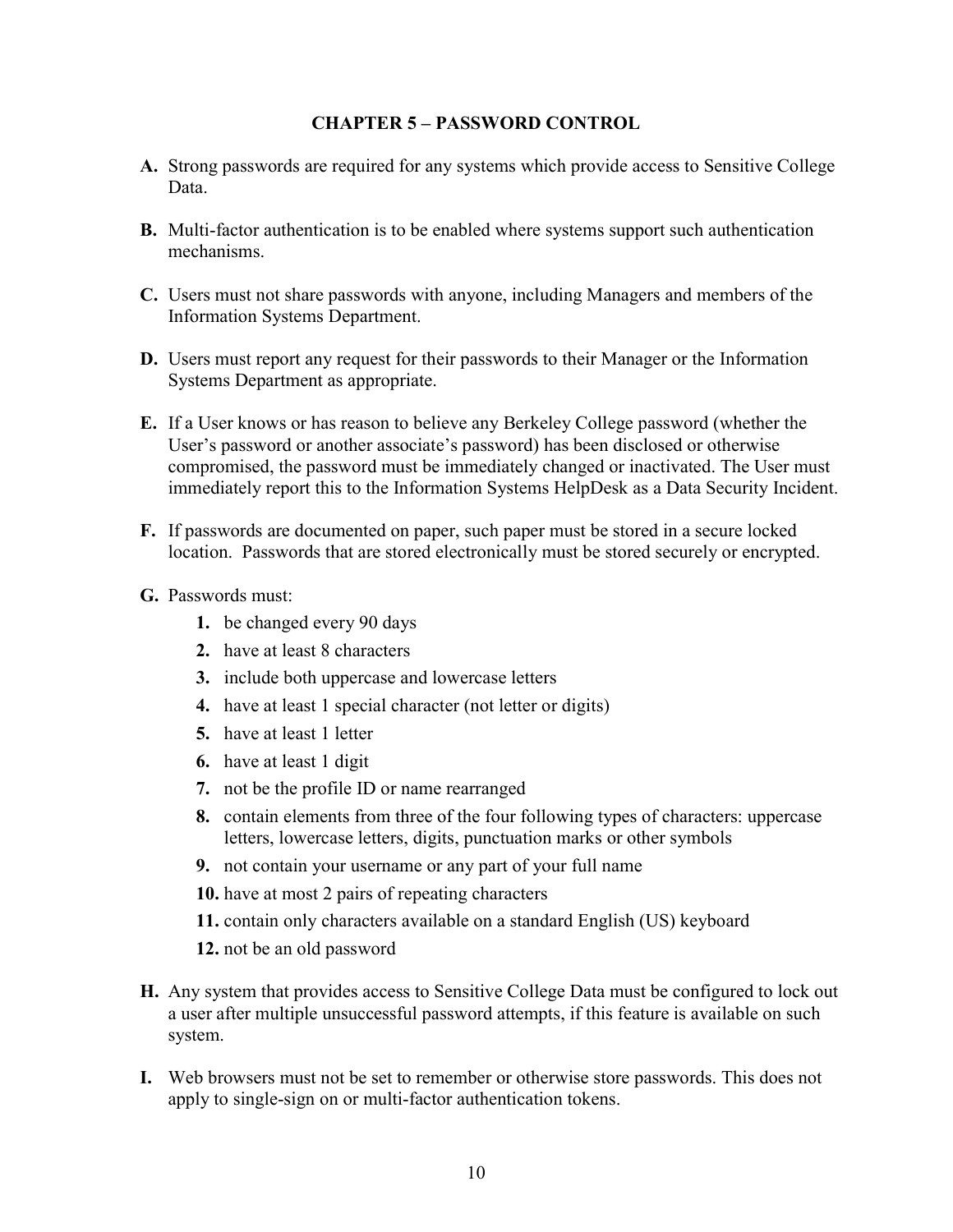### CHAPTER 6 – STORAGE OF SENSITIVE COLLEGE DATA

- A. Sensitive College Data must be securely stored at all times to prevent access by unauthorized individuals.
- B. Sensitive College Data in electronic format that is not stored on the College Network or another College-approved secure network must be encrypted.
- C. Any Portable Digital Media or Mobile Device (as defined in Chapter 9) that contains Sensitive College Data must not be left unattended and must be securely stored in a locked drawer or cabinet when not in use.
- D. Paper containing Sensitive College Data must never be left unattended and must be stored in a locked cabinet when not in use, in accordance with the Clean Desk Policy in Chapter 11.
- E. Off-site storage and cloud vendors must meet security requirements that are commensurate with the risk posed to the data being processed, transmitted, received, stored or otherwise handled by the third party.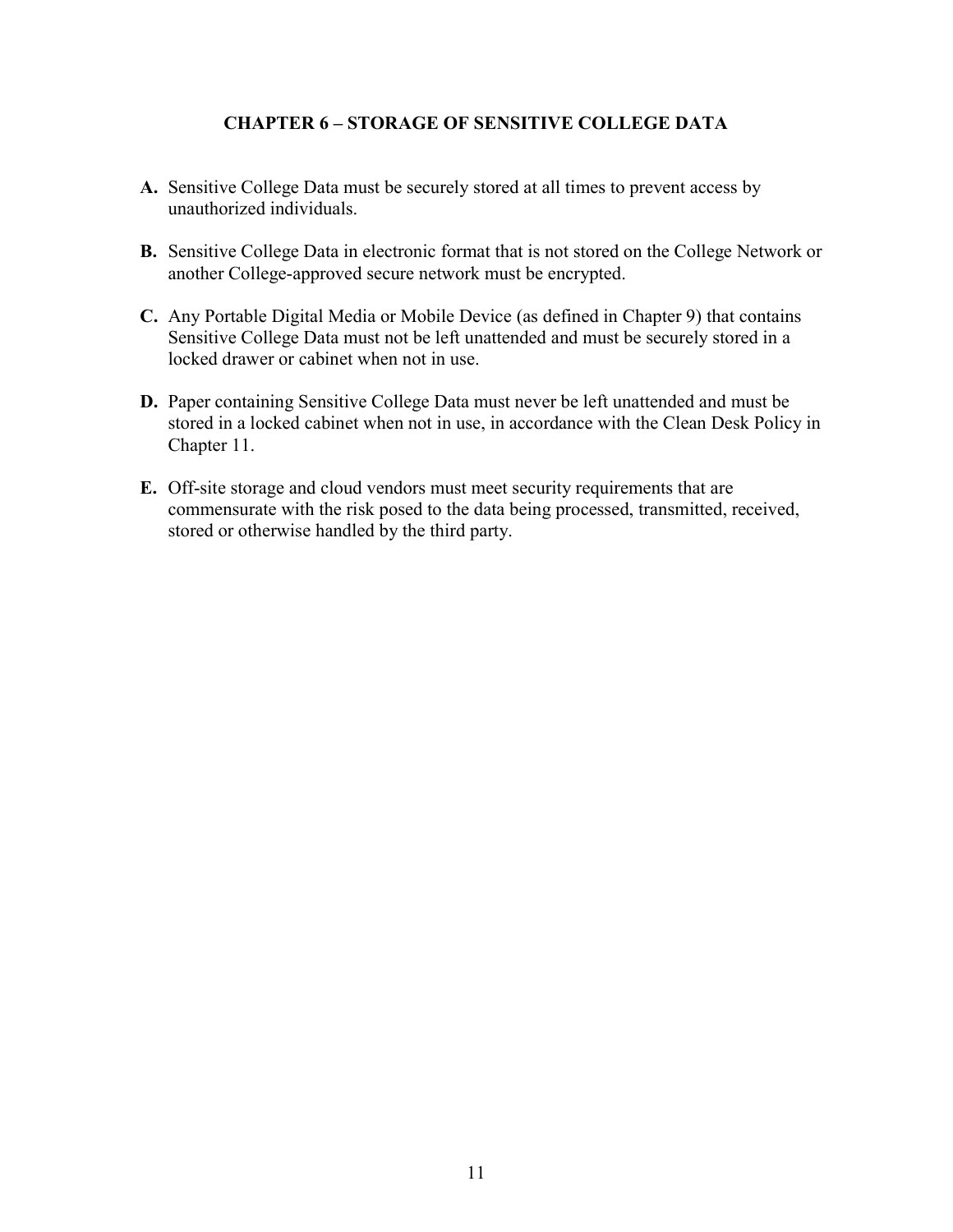### CHAPTER 7 – DISTRIBUTION AND TRANSMISSION OF SENSITIVE COLLEGE DATA

- A. Sensitive College Data must not be distributed or made available to anyone who is not authorized to access the information. Sensitive College Data that is transmitted electronically, transported physically, or spoken in conversation must be appropriately protected from unauthorized interception.
- B. Sensitive College Data in electronic format which is transmitted by any means other than the College Network, other approved secure network, off-site storage, or cloud must be encrypted in transit through appropriate techniques.
- C. Sensitive College Data cannot be transmitted to, stored in, or otherwise handled by a nonapproved network, off-site storage, or cloud environment.
- D. Avoid distributing Sensitive College Data in paper form unless there is a valid business reason for doing so.
- E. Sensitive College Data must be distributed using a trusted delivery method such as by hand or by College interoffice mail. Sensitive College Data which must be delivered by courier is to be sent certified mail-return receipt requested or by a recognized commercial courier (such as UPS or FedEx) which provides delivery and receipt tracking.
- F. When Sensitive College Data is distributed from one person to another, the sender must confirm receipt with the intended recipient.
- G. Whenever telephone or in-person conversations involve Sensitive College Data, the individuals authorized to know such information must be aware of their surroundings to prevent accidental disclosure of Sensitive College Data.
- H. Sensitive College Data should not be stored "in the cloud" (such as DropBox or iCloud) without authorization from the Chief Information Officer.
- I. Sensitive College Data must not be shared with vendors or consultants until a nondisclosure agreement has been signed (and, where appropriate, a Network Access Agreement).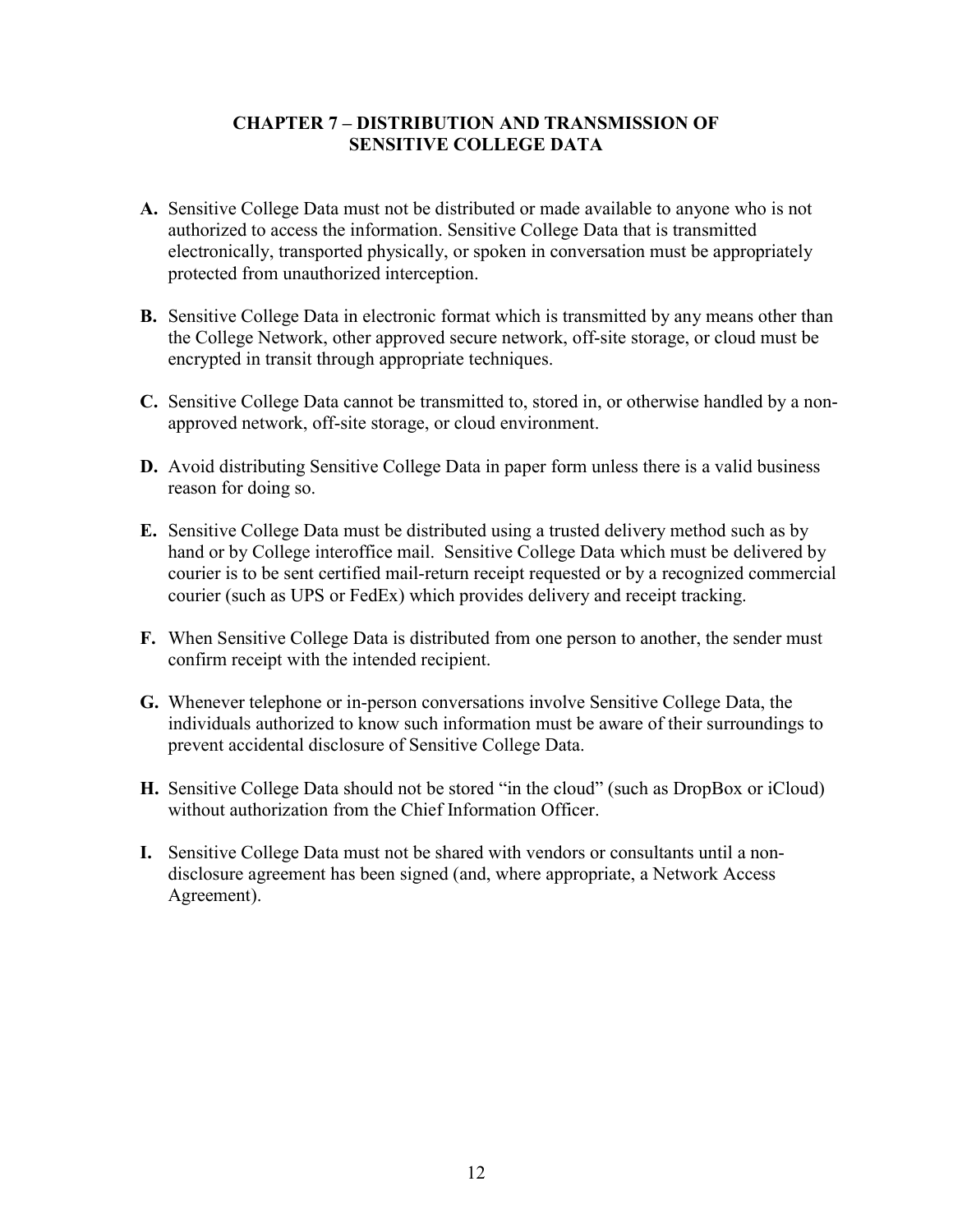## CHAPTER 8 - NETWORK AND CLOUD SECURITY

- A. The Information Systems Department is responsible for:
	- 1. Protecting the College Network from outside and inside threats such as intrusion, probing, viruses, spyware, malware, ransomware, denial-of-service attempts, and other security threats.
	- 2. Evaluating the seriousness and immediacy of any threat to the College Network and taking action to mitigate that threat.
	- 3. Maintaining standard procedures to protect Sensitive College Data commensurate with the risk posed to the Sensitive College Data.
- B. Systems outside of the College Network that are not implemented, controlled, or maintained by the Information Systems department cannot be used to process or store Sensitive College Data unless authorized by the Information Systems department.
- C. Users are responsible for complying with all rules, regulations, and policies established to protect the security, integrity, and availability of the College Network.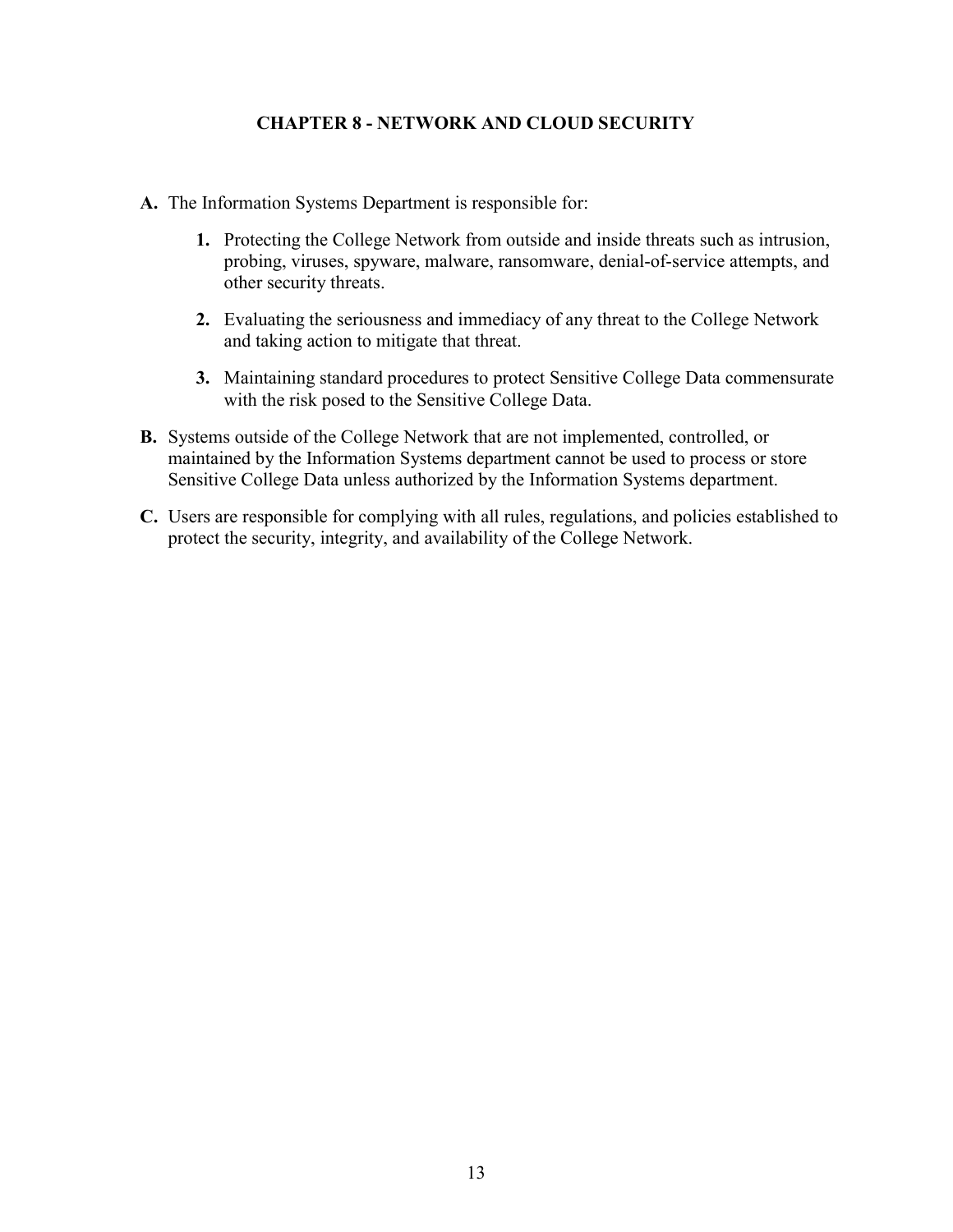# CHAPTER 9 – MOBILE DEVICE AND PORTABLE DIGITAL MEDIA SECURITY

Mobile Device means any computer, laptop, personal digital assistant, cell phone, smart phone, tablet, telephone, or other device which is designed to be portable and can store data or connect to a computer network or the Internet.

Portable Digital Media (or "PDM") means any digital media that is designed to be portable such as flash drives, CDs, DVDs, tapes, floppy disks, memory sticks, and portable hard drives.

## Policy:

- A. Mobile Devices and/or PDM which allow access to Sensitive College Data or to systems which contain Sensitive College Data must be password protected.
- B. Once a User has logged into the Mobile Device or accessed the PDM, it must not be left unattended. When finished using the Mobile Device and/or PDM, a User must log out or lock it as to require a password and the device must remain in possession of the User until it can be securely stored.
- C. Sensitive College Data must not be stored on a Mobile Device or PDM unless there is an approved legitimate academic, administrative, or other business reason for doing so.
- D. Sensitive College Data must be securely erased from a Mobile Device or PDM immediately when it is no longer required.
- E. When a Mobile Device or PDM is permanently transferred from one User to another, any Sensitive College Data on the device must be securely erased before transfer.
- F. Any Mobile Device that is not owned, leased, or rented by the College but is personally owned and maintained by a User must be enrolled and registered in the Information Systems Department mobile device management program.
- G. Any Mobile Device that has any Sensitive College Data stored on it must be encrypted using current cryptographically secure means. The Information Systems Department ensures that all College equipment has the correct patches and updates to ensure compliance with this proper encryption.
- H. No personally owned Mobile Devices or other Internet connected devices are allowed to be connected to the College Network without approval from the Information Systems Department.
- I. All Sensitive College Data stored on PDM must be password protected, encrypted, or otherwise securely protected from loss or unauthorized access.
- J. The loss, theft, or inability to account for any Mobile Device and/or PDM containing Sensitive College Data must be reported promptly to the Help Desk as a Data Security Incident as described in Chapter 14.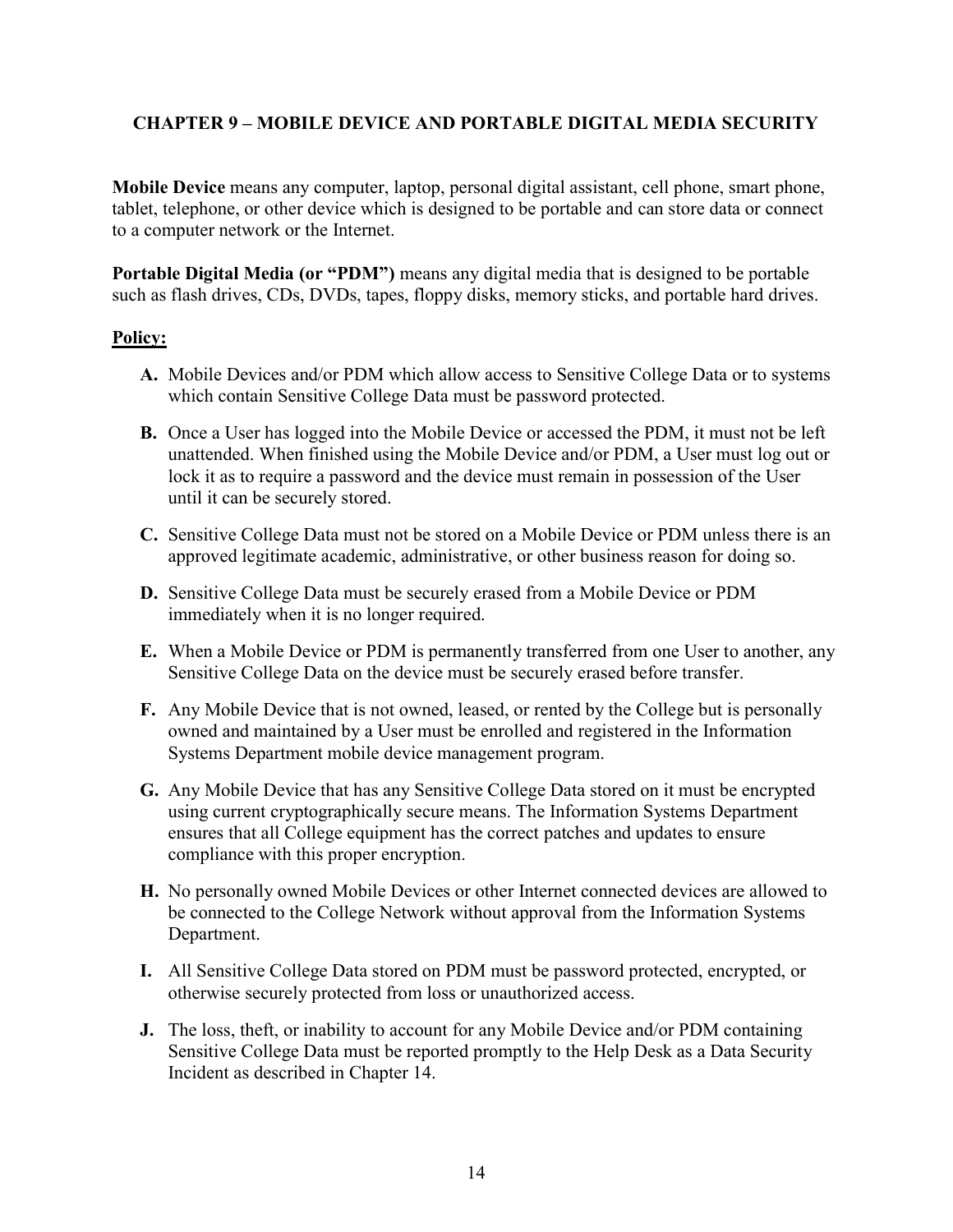#### CHAPTER 10 – REMOTE ACCESS

- A. Users shall be granted remote access to the College Network only for legitimate academic, administrative, or business purpose(s).
- B. The College Network may be remotely accessed only by using methods of connection approved by the Information Systems Department.
- C. Users are responsible for safeguarding the remote access credentials granted to them in accordance with this policy. These credentials may consist of username and password combinations, digital certificates, or other software and/or hardware.
- D. All computers or other devices to be used for remote access to the College Network must meet the standards established by the Information Systems Department and must be available for inspection upon request by a representative of the Information Systems Department in order to verify compliance with this policy.
- E. Accessing Sensitive College Data remotely from a public device is not permitted.
- F. When a User utilizes a personally owned mobile device, tablet, or computer to access Sensitive College Data, the User must ensure that the machine is up-to-date on all security patches, and has current and updated anti-virus and anti-malware protection.
- G. The loss or theft of any personally owned Mobile Device or PDM containing Sensitive College Data must be reported immediately to the Help Desk as a Data Security Incident.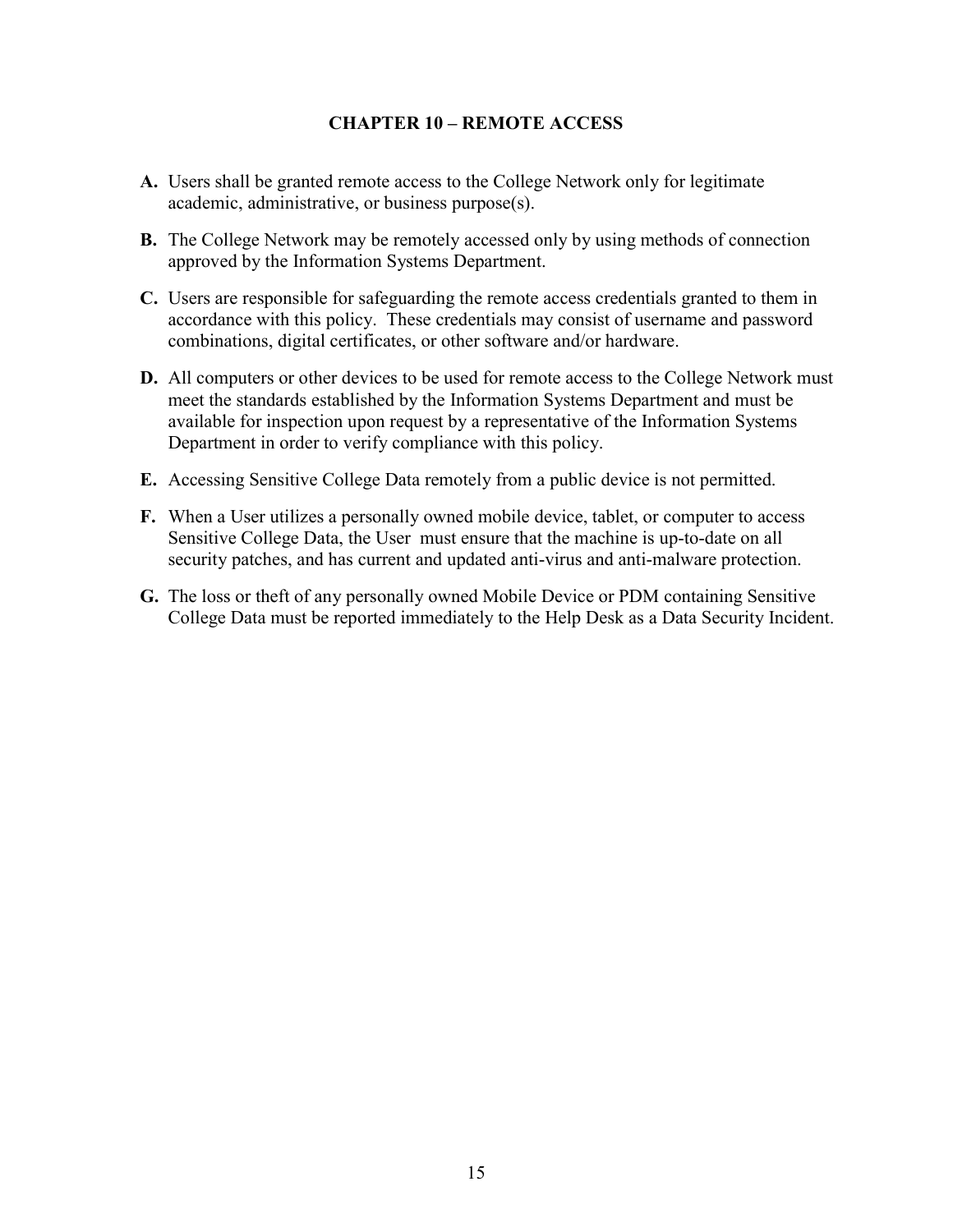## CHAPTER 11 – PHYSICAL SECURITY

- A. Physical Entry Controls: Areas containing Sensitive College Data in any form or access to any component of the College Network must be protected by appropriate physical entry controls to ensure that only authorized personnel are allowed access. Visitors to secured areas must be supervised by authorized personnel.
- B. Server Rooms: College Network server rooms must be locked at all times. Public Safety and Campus Operations are responsible for monitoring and logging access to these locations. Visitors to server rooms must be accompanied by authorized staff or other designee of the Information Systems Department.
- C. Clean Office and Desk Area Policy: Individual offices and work areas utilized by Users with access to Sensitive College Data must be kept secure.
	- 1. Doors are to be locked when Users are not present.
	- 2. Sensitive College Data must not be viewable by passersby or unauthorized individuals (including guests and unauthorized Users).
	- 3. Computer monitors must be carefully positioned so that viewing is restricted to the authorized User.
	- 4. When leaving a computer unattended in a location where it might be accessed by unauthorized individuals, the User must either log out of all networks and applications or utilize a password-protected screensaver.
	- 5. Sensitive College Data in physical form must be covered or put away when unauthorized individuals are present.
	- 6. Any PDM containing Sensitive College Data or other Sensitive College Data in physical form must be kept in a locked drawer, cabinet, or storage area when (1) not in use; (2) when left unattended, including at the end of the work day; or (3) any time the User is out of the office.
	- 7. Users should lock their office door at the end of the work day or any time the user is gone for an extended period of time. Users who do not have an office with a door that locks must keep Sensitive College Data in physical form in a locked drawer.
- **J. Equipment Security:** Equipment components of the College Network, including individual computers, are to be secured using a locking mechanism where feasible.
- K. Secure Disposal of Equipment: All equipment and component devices containing Berkeley College Data must be checked to ensure that any College Data is securely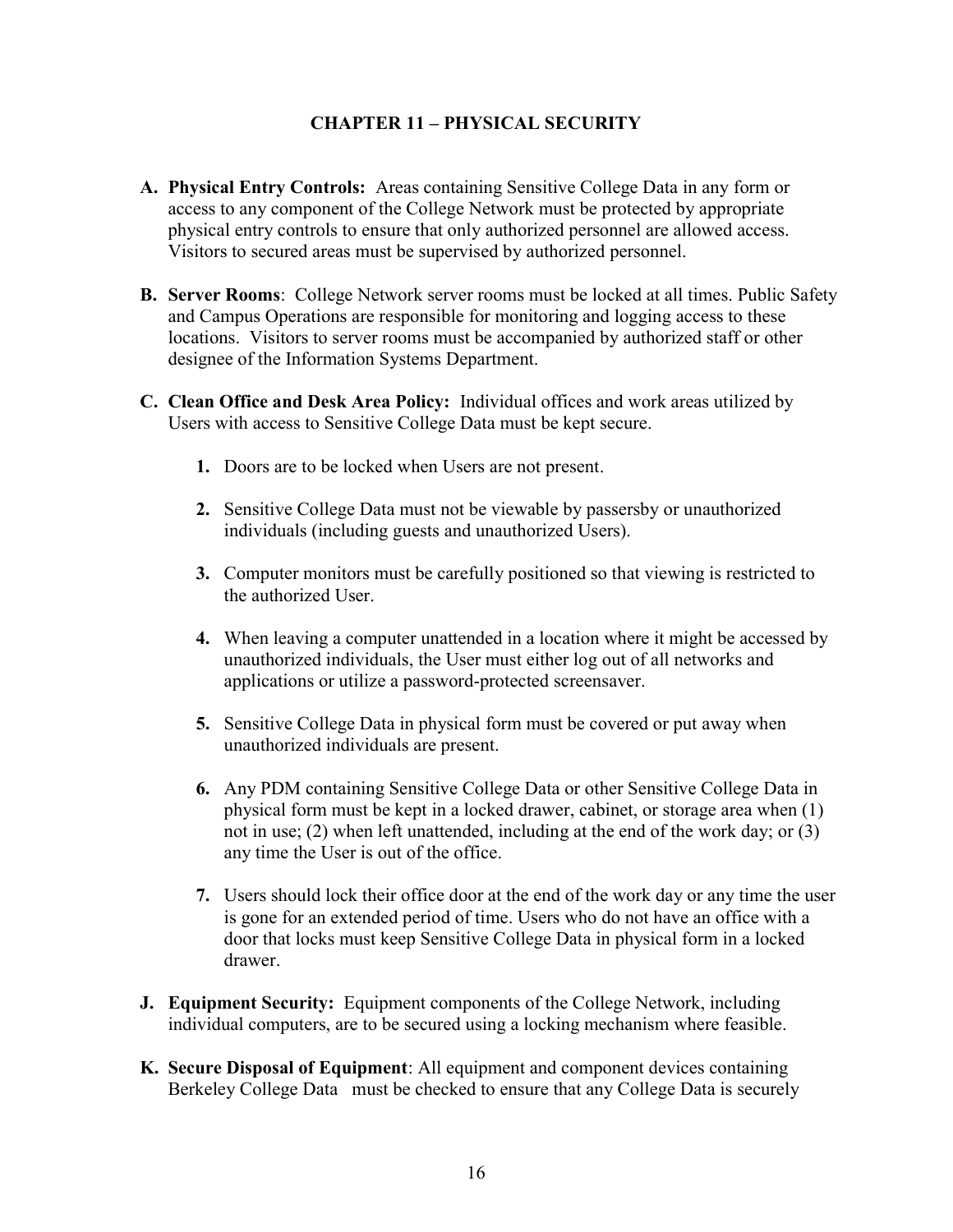erased prior to disposal. Equipment will be securely erased by the Information Systems Department.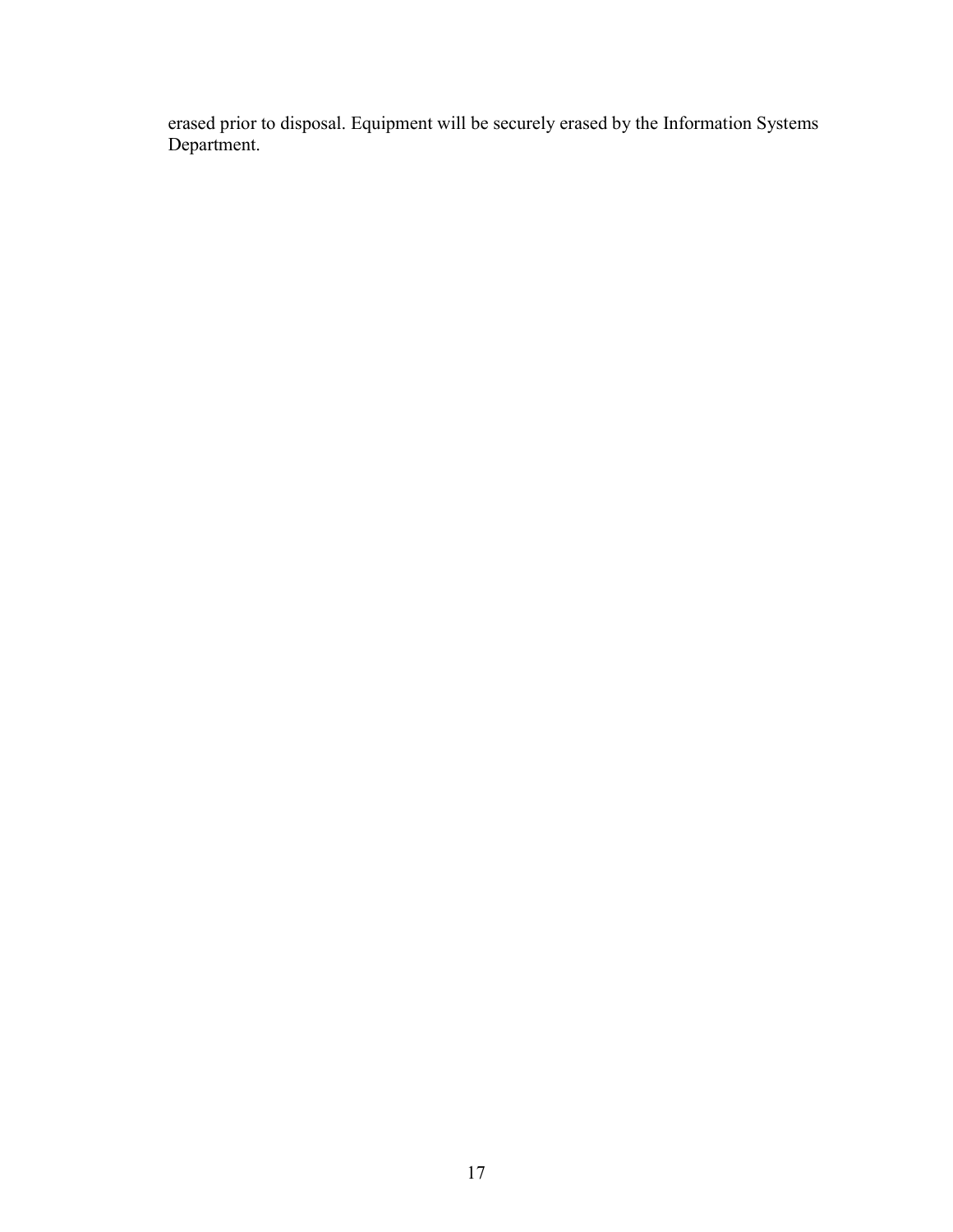### CHAPTER 12 – THIRD PARTY ACCESS

- A. Any third party (such as a consultant) accessing Sensitive College Data remotely must enter into a Non-Disclosure Agreement, Network Access Agreement, and agree to comply with this Policy and all other applicable College policies.
- B. Third party access to the College Network may be made for legitimate academic, administrative, or business purposes only.
- C. Requests to allow a third party access to the College Network must be authorized by the Information Systems Department and the relevant Data Steward(s) prior to access being granted.
- D. The requester is responsible for assuring that the third party signs the required Non-Disclosure Agreement, Network Access Agreement, and agrees in writing to comply with all applicable College policies..
- E. In order to ensure individual accountability on the College Network, each third party granted access must be given a unique user identification and password. The third party will at all times be held responsible for any activities which occur on the College Network using this unique user identification.
	- 1. In certain cases, a third party may be given access to a generic account (such as an email account) in order to perform their contractual obligations. In such circumstances, the third party's activity must be closely monitored by the requester and/or another member of the department working with the third party.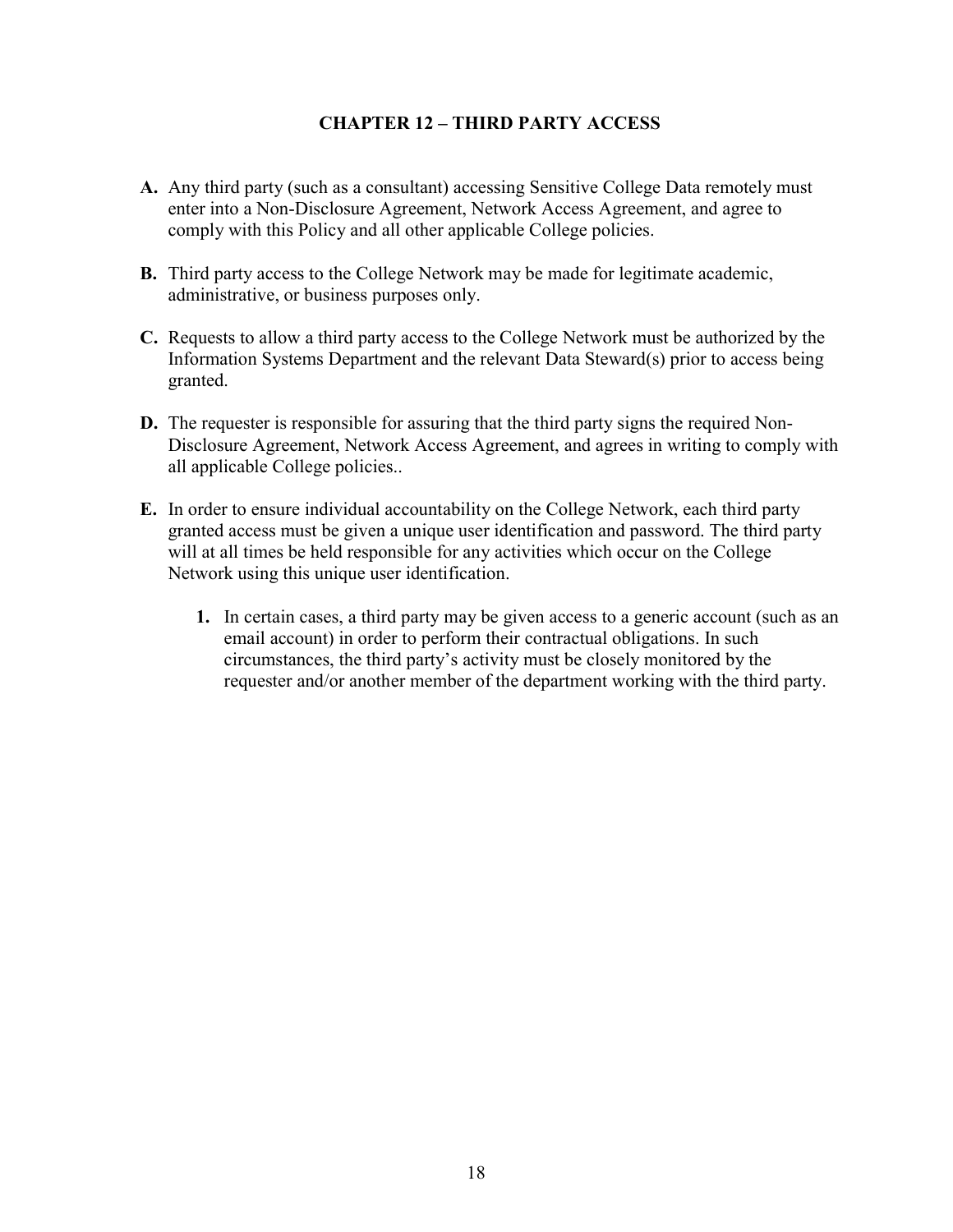# CHAPTER 13 – DISPOSAL OF SENSITIVE COLLEGE DATA

- A. Disposal of Sensitive College Data: When there is no legal, business or other legitimate reason to store Sensitive College Data, such Sensitive College Data must be disposed of as follows:
	- 1. Shred any paper containing Sensitive College Data.
	- 2. Securely erase or physically destroy, as required, any media containing other Sensitive College Data in electronic format as directed by the Information Systems Department.
	- 3. Information Systems will employ a third party vendor to store and certify the destruction of all physical data medium as required, in accordance with the College data retention polices.
- L. Disposal of Public Data: When there is no legal, business, or other legitimate reason to store Public Data, such data is to be disposed of as follows:
	- 1. Shred any paper containing Public Data wherever possible; if shredding is not required, it must be recycled.
	- 2. Securely erase or physically destroy, as required, any media containing Public Data in electronic format as directed by the Information Systems Department.
- M. Transfer of Computers and Other Devices: The Information Systems Department will securely erase all College Data stored on a computer, mobile device, or other equipment with the capacity to store data when transferring the device from one User to another.

## N. Responsibilities:

- 1. Data Stewards shall be responsible for establishing procedures for the disposal of Sensitive College Data.
- 2. Campus Operating Officers shall be responsible for maintaining shredding and recycling facilities at their campus locations.
- 3. The Information Systems Department shall be responsible for establishing procedures for securely erasing or destroying electronic College Data.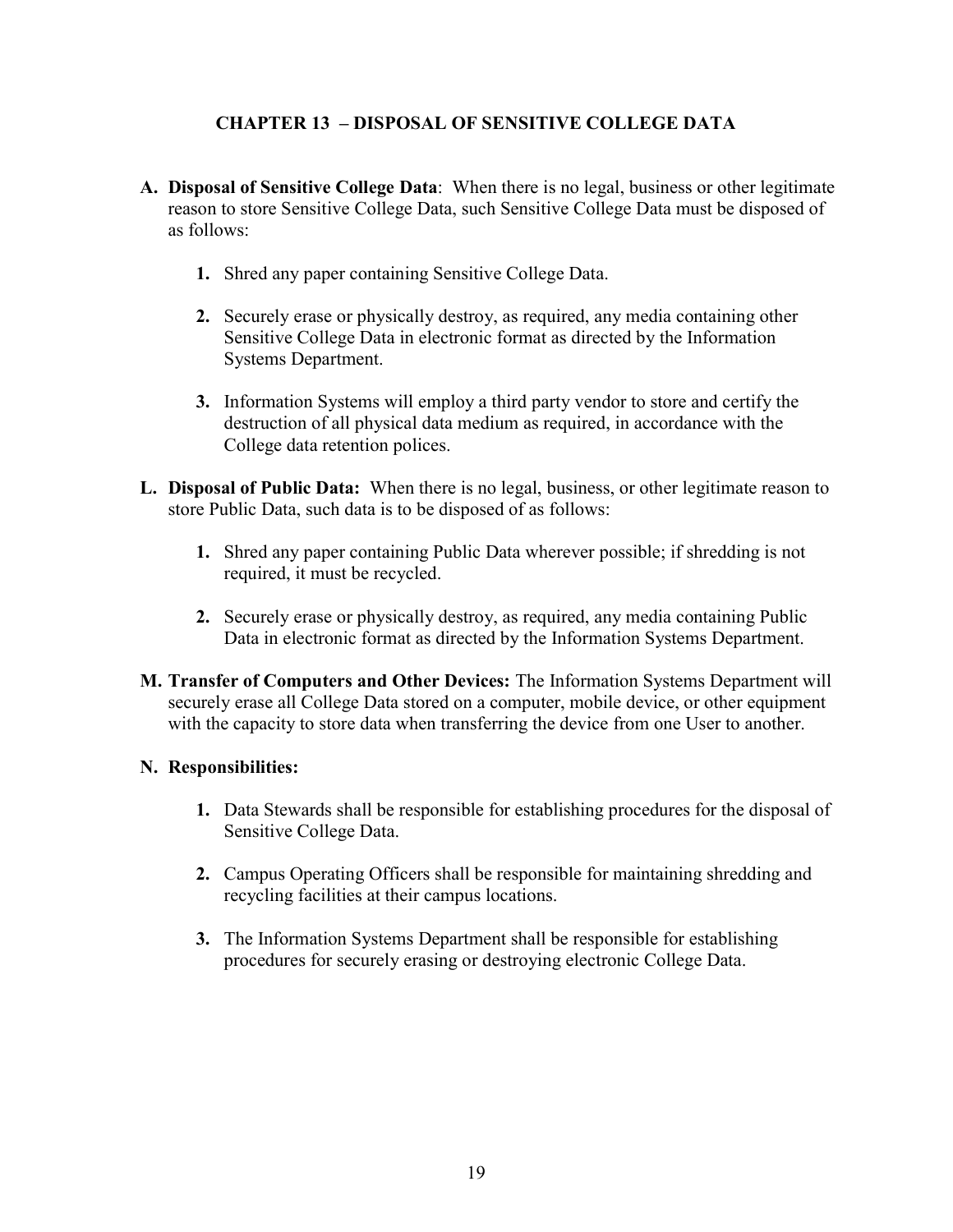# CHAPTER 14 – DATA SECURITY INCIDENTS

Data Security Incident means any incident where any Sensitive College Data is suspected to have been breached or compromised in any way. This includes examples such as accidental disclosure, loss of equipment containing Sensitive College Data, or malicious activity.

- A. All observed or suspected Data Security Incidents must be promptly reported to the Information Systems Helpdesk as a Data Security Incident.
	- 1. The Helpdesk will notify the CIO, Information Systems Security Manager, the Office of the General Counsel, and any other appropriate Information Systems personnel (collectively, the "Investigative Team") to begin investigating the incident.
	- 2. Users must not attempt to investigate or resolve an incident on their own.
- B. Information Systems will conduct a preliminary investigation and take any appropriate immediate actions to mitigate and/or remediate (including, but not limited to, changing or restricting account access; password resets; and remote erasure).
- C. The Investigative Team will investigate the incident and, when appropriate, take steps to contain any loss of data and remedy the suspected cause(s) of such incident.
- D. If the Investigative Team determines there is a reasonable likelihood that Sensitive College Data may have been disclosed to unauthorized individual(s), the Incident Response Team will be notified.
	- 1. The Incident Response Team will consist of the Investigative Team, as well the Chief Financial Officer, the Vice President of Communications and External Relations, the Director of Internal Audit, and a representative of the Provost's office.
	- C. The Incident Response Team will review the conclusions of the Investigative Team and will present a recommended response to the President. The Emergency Management Master Plan will be invoked if appropriate.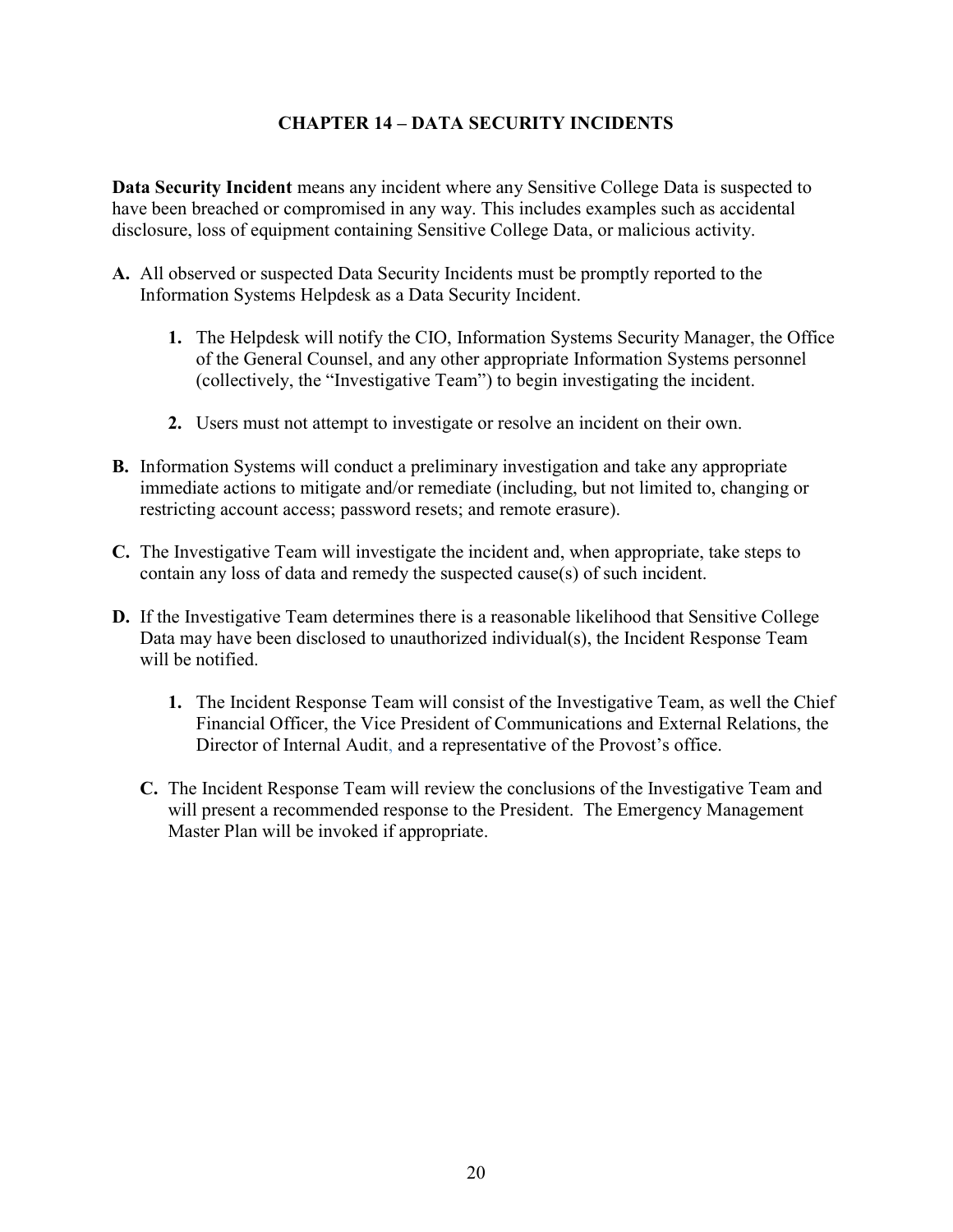# CHAPTER 15 – LOSS OR THEFT OF COLLEGE EQUIPMENT

- A. If College computer equipment is lost or stolen, the equipment holder or associate discovering the loss must notify their supervisor immediately notify the Information Systems HelpDesk and report the loss or theft as a Data Security Incident. The supervisor shall be responsible for notifying the Campus Operating Officer and Public Safety Department immediately.
- B. Any associate who becomes aware of lost or stolen equipment, regardless of whether the equipment belongs to him or her, must immediately contact the Help Desk and report it as a Data Security Incident.
- C. Proper reporting channels for lost or stolen College owned computer equipment must be followed:
	- 1. Report all losses or theft of computer equipment over \$1,000 to the President's office, the CIO, and the Director of Internal Audit.
	- 2. Report all losses or theft of equipment less than \$1,000 to the CIO, and Director of Internal Audit.
- D. An explanation given by the equipment holder and signed by their manager describing the circumstances surrounding the loss or theft must accompany all reports. This information will be kept on file by the Information Systems Department as part of the Data Security Incident report.
- E. Replacement equipment will be similar to what was lost or stolen. There will be no upgrades because of the loss or theft, except in cases where the original equipment is outdated or no longer the standard deployed Berkeley equipment.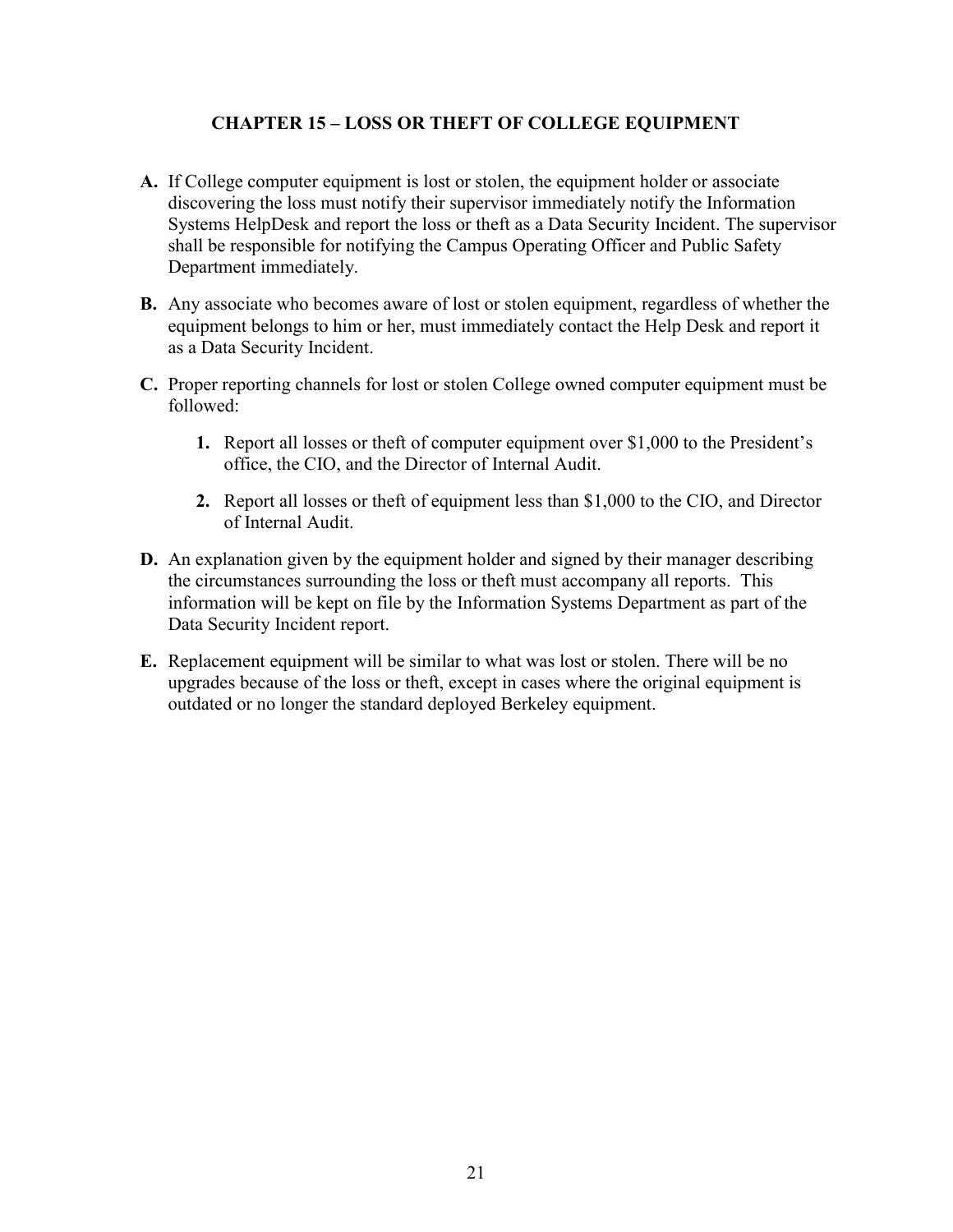#### CHAPTER 16 – COLLEGE DATA AWARENESS

- A. All associates are responsible for reviewing this Data Security Policy and affirmatively agreeing to comply with it. The Human Resources Department shall be responsible for distributing this Data Security Policy and tracking acceptance by associates.
- B. During orientation, all new full and part-time associates, temporary workers, and volunteers must be instructed on the importance of information security and their roles in protecting Sensitive College Data.
- C. Classes (online or in-person) shall be held annually to continue to educate associates about this policy and the importance of protecting College Data. The Human Resources Department shall track successful completion of these classes.
- D. Managers in line of authority shall ensure that associates under their supervision are aware of this Data Security Policy and other relevant information security policies, procedures, and guidelines, and have access to current versions. If modifications to policies are distributed, managers must inform their respective communities as soon as possible.
- E. Managers in line of authority shall hold awareness and education sessions on an annual basis to review any information security practices and policies that supplement this policy with associates under their supervision.
- F. Third parties authorized to access Sensitive College Data must be informed of their responsibilities under this Data Security Policy. Authorized third parties shall have College information security awareness and educational materials made available for use.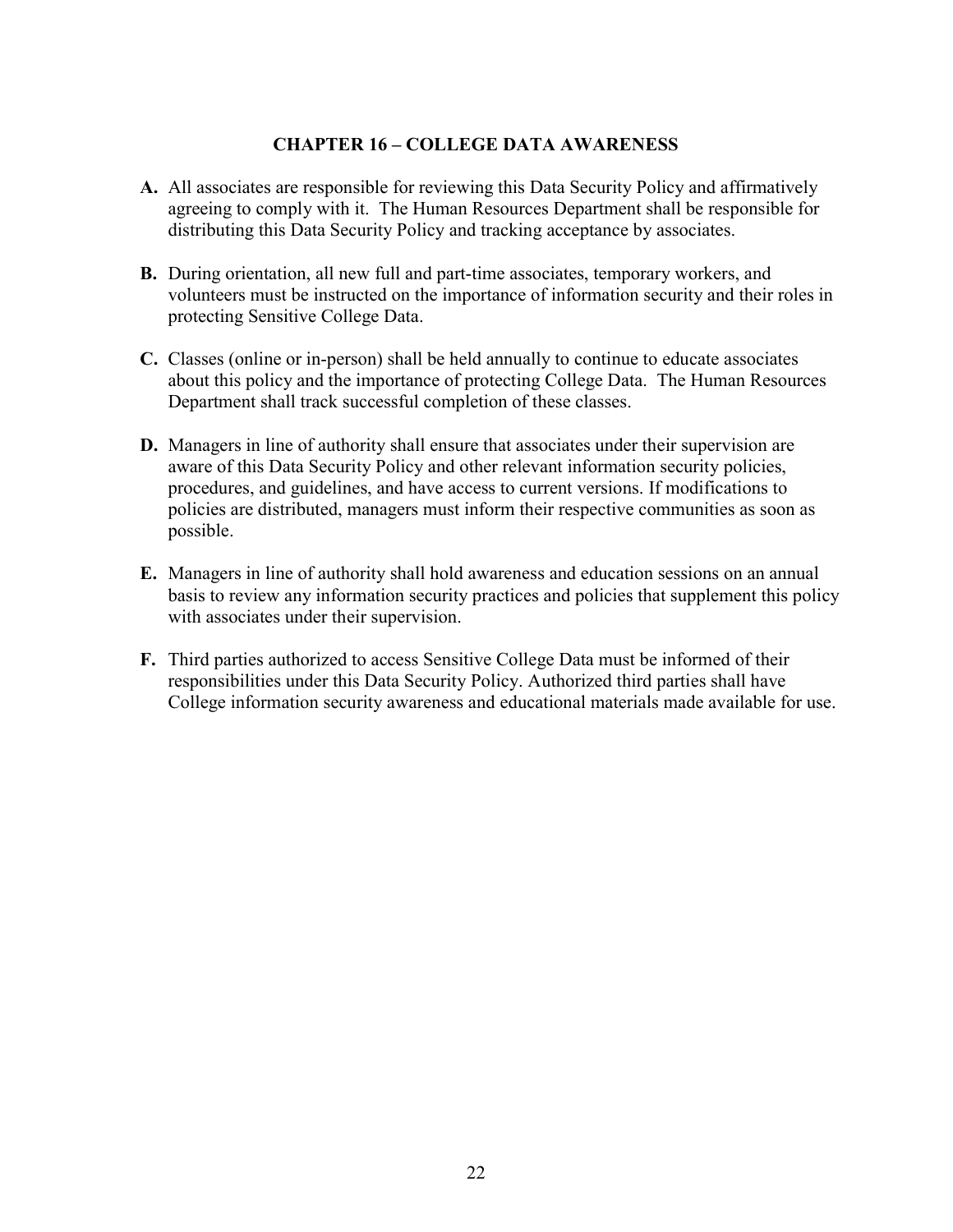#### CHAPTER 17 – PERIODIC POLICY REVIEW

- A. A Data Security Policy Review Committee made up appropriate Information Systems managers and other representatives of College departments shall meet annually to review this policy and recommend any changes.
- B. The chairperson of the Data Security Policy Review Committee shall be the Chief Information Officer.
- C. The recommendations of the Data Security Policy Review Committee shall be submitted to the President for approval.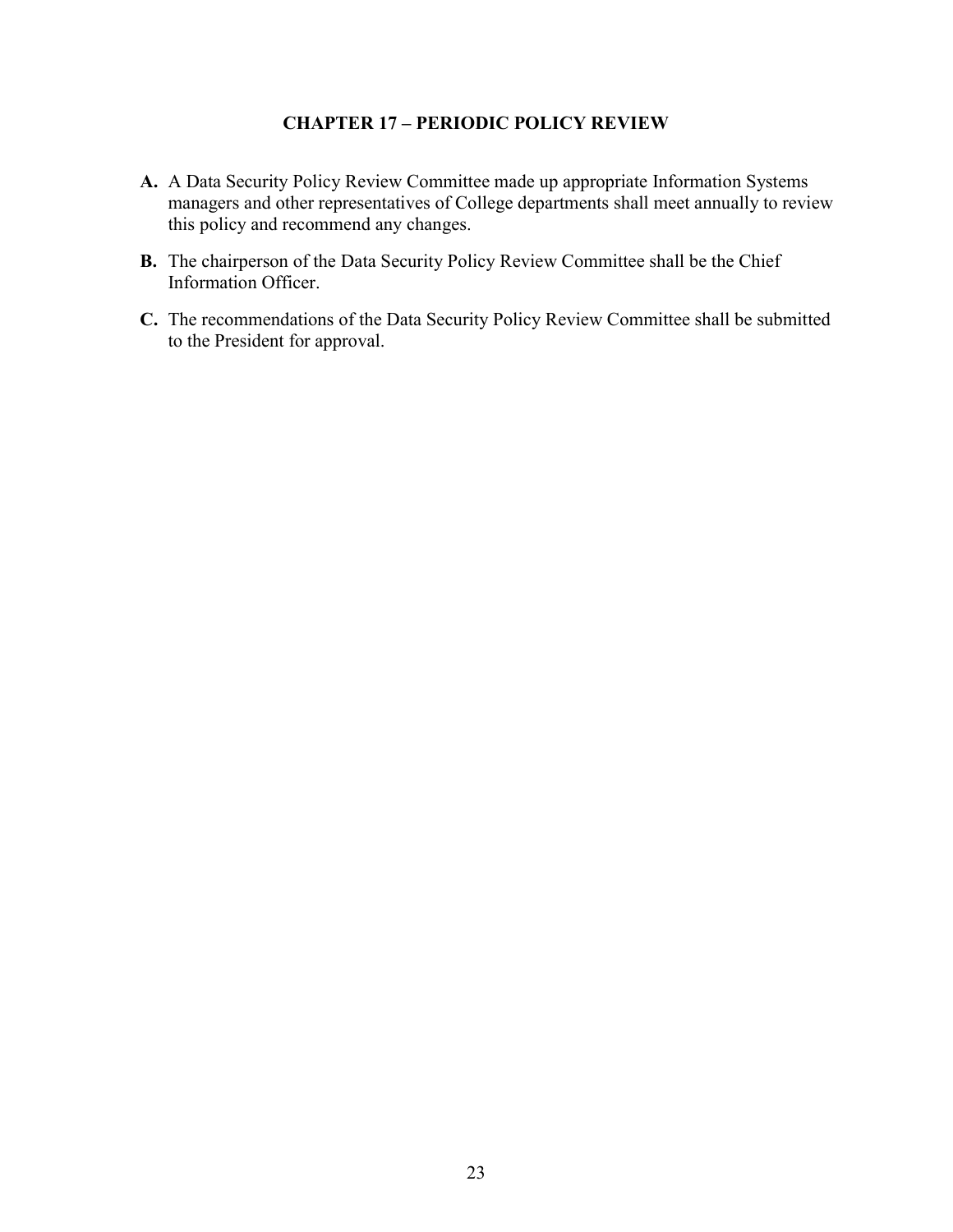# APPENDIX

# Categories of College Data

# A. Sensitive Data

# 1. Legally Protected Data

Below are examples of information that must be kept strictly confidential and protected from unauthorized access and disclosure, in accordance with federal and state laws and regulations.

#### Identity Data

 Social security number Bank/financial account number Citizenship/nationality/visa status Credit/debit card number Driver's license number Medical records Passport number Passwords Age/Date of birth Place of birth Mother's maiden name Income tax records

Student and Alumni Data\*

Academic status Admissions records Class level Counseling records Course schedule Course evaluations Disability records Disciplinary records Ethnicity, race, and national origin Fees (assessed or paid) Financial aid records Financial statements (student or parent/guardian) Gender Grades (including GPA)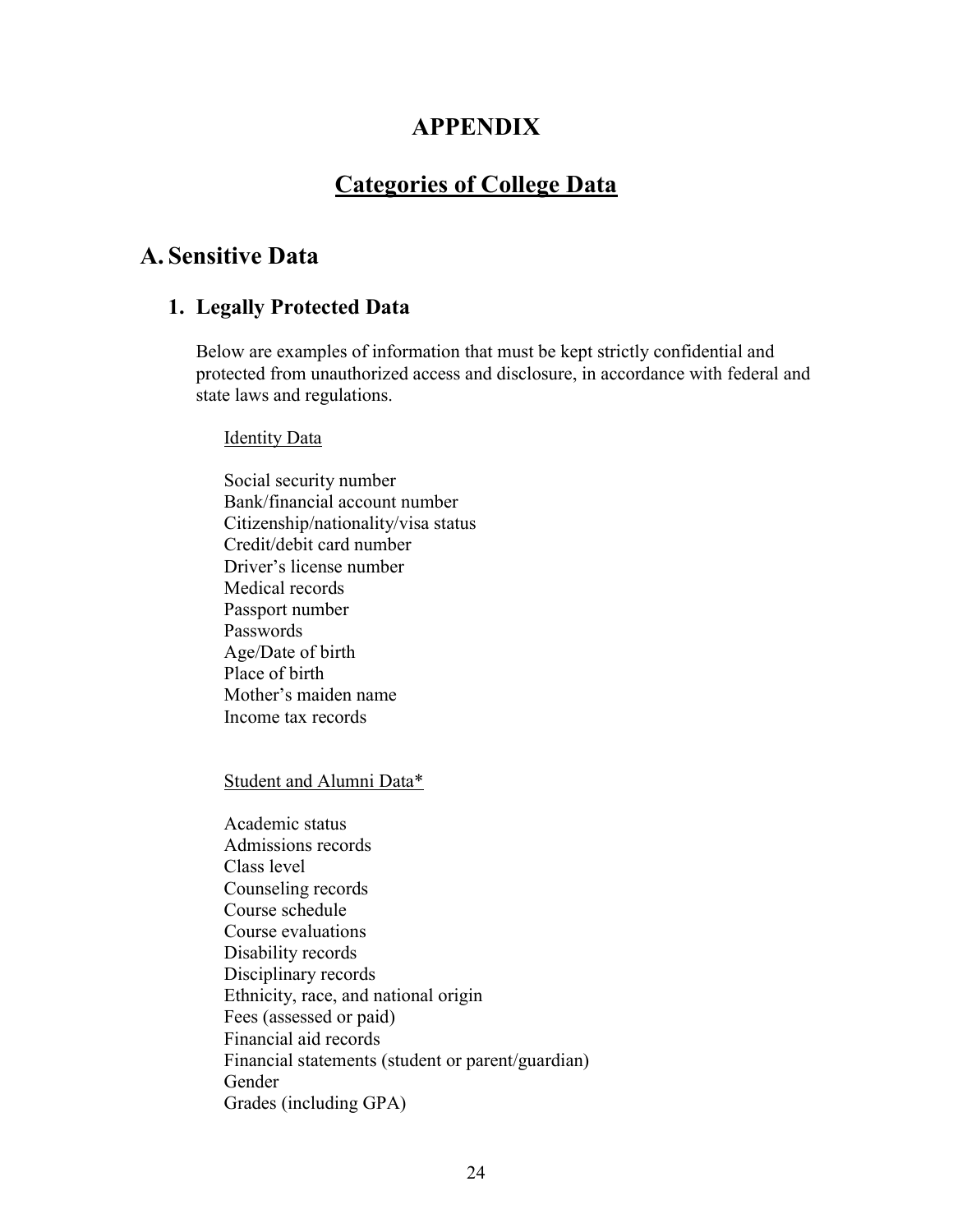Healthcare providers **Instructors** Letters of recommendation Loan collection records Parent/Guardian name and address Payroll records (Federal Work Study) Residency status Selective Service/Veteran's Administration Status Special programs Student Accounts records Tests, exams, and papers **Transcripts** 

\*NOTE: The College may release student information in limited circumstances, as outlined in the College's Student Records (FERPA) Policy.

# 2. Non-Public Data

Below are examples of information that must be kept confidential and protected from unauthorized access or disclosure.

Associate Data

Biographical information Compensation Disciplinary records Employee benefits elections Employee ID number Employment applications Faculty transcripts Faculty evaluations Family member/beneficiary information **Grievances** Home address Home telephone number Performance evaluations Personal email address Student instructional reports (SIRS) Whistleblower records Worker's compensation claims

Business and Financial Records

Audit/investigative work papers and reports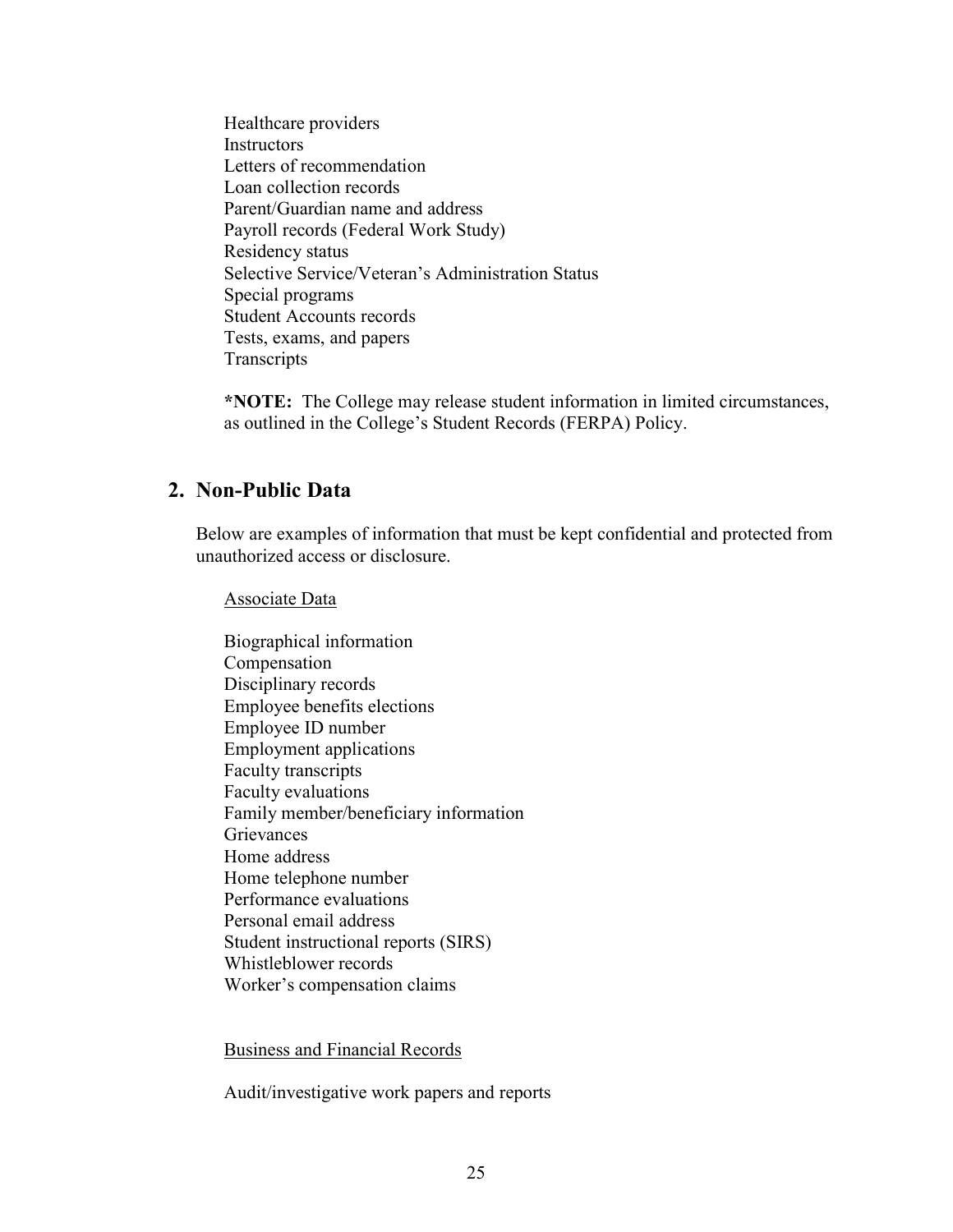Bank/financial account records Data subject to confidentiality/non-disclosure agreements Financial statements Information related to business operations and strategies Internal policies and procedures Injury and damage claims Litigation records Marketing plans Proprietary vendor information Tax returns Trade secrets

Facilities Architectural records and floor plans Building systems equipment locations Hazardous materials locations and details Utility valve locations

# B. Public Data

Below are examples of Public Data that is easily accessible from public records, may be released without written consent, and/or is generally not considered harmful or an invasion of privacy if disclosed.

#### Student Data (Directory Information)\*

 Full name Address Phone number Email address Student ID number Date and place of birth Major field(s) of study Participation in officially recognized activities and sports Dates of attendance Degrees Honors and awards received Most recent previous school attended Likeness (photograph, video, or other form)

\*NOTE: The College is permitted to release Directory Information in accordance with the Student Records (FERPA) Policy. In certain cases, Directory Information must be treated as Legally Protected Data for students who have submitted a Directory